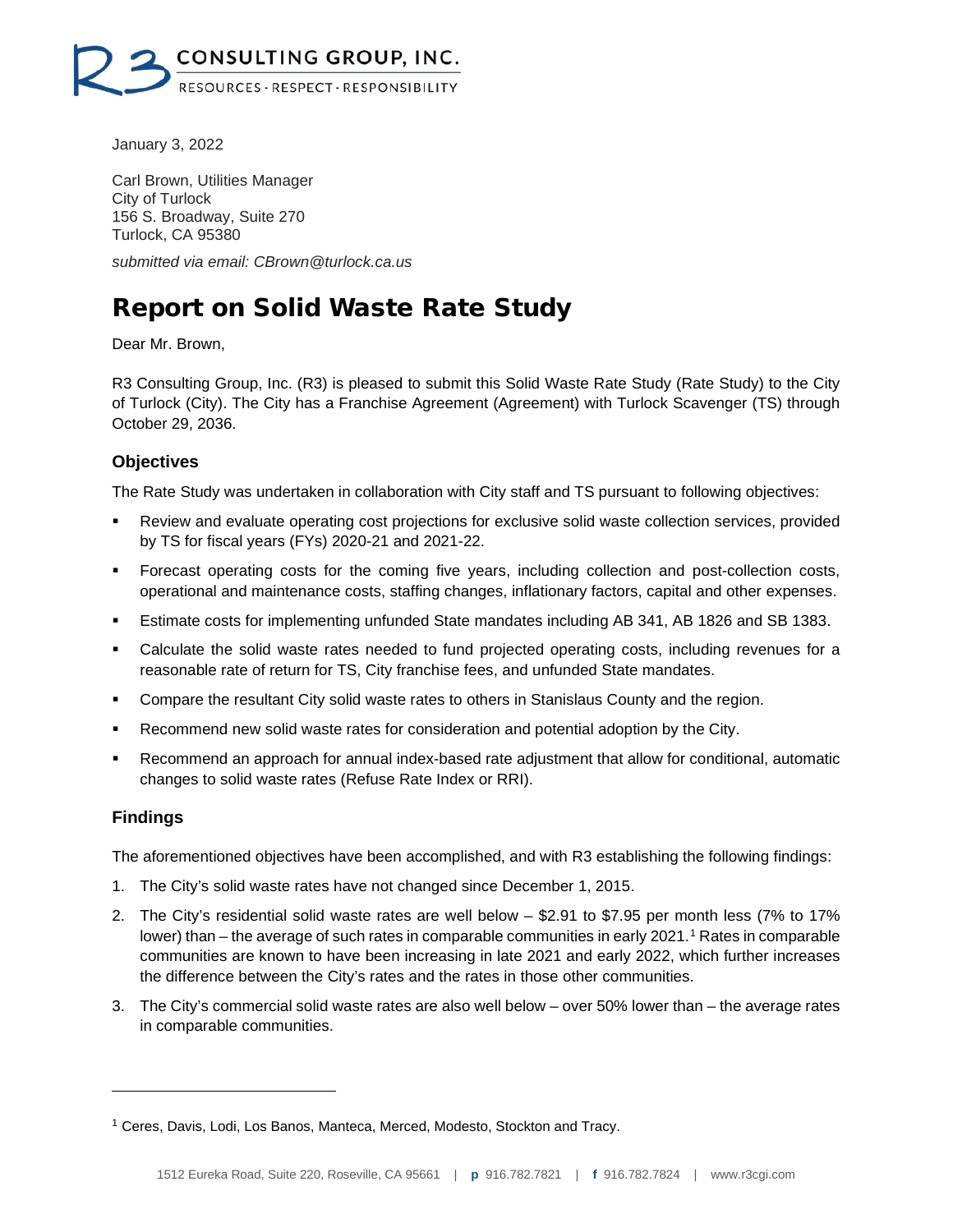- 4. TS's operations in the City broke even, without earning a profit, in FY 2019-20, and earned a small (less than 1%) profit in FY 2020-21.
- 5. TS's rate revenues would need to increase significantly in order to meet the projected costs (including a reasonable rate of return) for providing solid waste service for Calendar Year (CY) 2022, which includes adjustments to collection operations necessary to implement unfunded State mandates, but not the potential increases in organic refuse recycling costs, which are presently unknown, and which require further study and evaluation in 2022.
- 6. The City and TS intend to change to a flat rate structure wherein all residential customers receive and pay for 95-gallons of refuse weekly, which may reduce contamination in recycling and organic refuse containers as well as illegal dumping throughout the City, and also provide efficiencies in collection operations.

#### **Recommendations**

In consideration of the objectives of this Rate Study and its findings, and with the understanding that the Agreement provides the City with the sole discretion to make reasonable changes in the rates for the collection of solid waste in the City, R3 recommends that the City consider the following adjustments to solid waste rates.

- 1. Implement a CY 2022 flat rate 95-gallon garbage container service level for residential customers at a rate of \$33.01, effective April 1, 2022, and increase those rates on January 1 annually by 10.6% in CY 2023, 6.6% in CY 2024, 1.2% (plus RRI) in CY 2025, and 1.8% (plus RRI) in CY 2025.
- 2. Adjust maximum commercial rates for CY 2022 by 41.7% effective April 1, 2022%, enforce municipal code provisions requiring subscription to recycling and organic refuse service by commercial customers in 2022, and adjust those maximum rates on January 1 annually by 14.2% in CY 2023, 5.7% in CY 2024, 1.3% (plus RRI) in CY 2025, and 1.8% (plus RRI) in CY 2026.
- 3. Adjust maximum drop box per pull rates to \$430.77 per pull hauling fee in CY 2022 (effective April 1, 2022) and adjust those maximum rates on January 1 annually by 10.9% in CY 2023, 5.7% in CY 2024, 1.1% (plus RRI) in CY 2025, and 1.7% (plus RRI) in CY 2026. Drop box costs to customers will also include the applicable per ton disposal charges at actual costs incurred by TS for such service, which will be grossed up by the City's 15% Franchise Fee.
- 4. Amend the Agreement with TS to establish a mechanism for annually adjusting maximum collection rates for all customers starting in CY 2025 accordance with an RRI methodology and also establish a methodology for a detailed rate review to establish rates based on the cost of providing service for CY 2027.
- 5. Conduct further research and analysis into organic refuse recycling opportunities, costs and potential rate impacts in 2022 with the objective of providing direction to TS regarding organics recycling opportunities available without adjustment to rates in CY 2022, 2023 and 2024. Changes in organics costs for CY 2025 and CY 2026 would be captured by the RRI rate adjustment mechanism.

\* \* \* \* \* \*

R3 appreciates the opportunity to be of service to the City.

Sincerely,

Garth Schultz | *Principal* **R3 Consulting Group, Inc.**  916-782-7821 | gschultz@r3cgi.com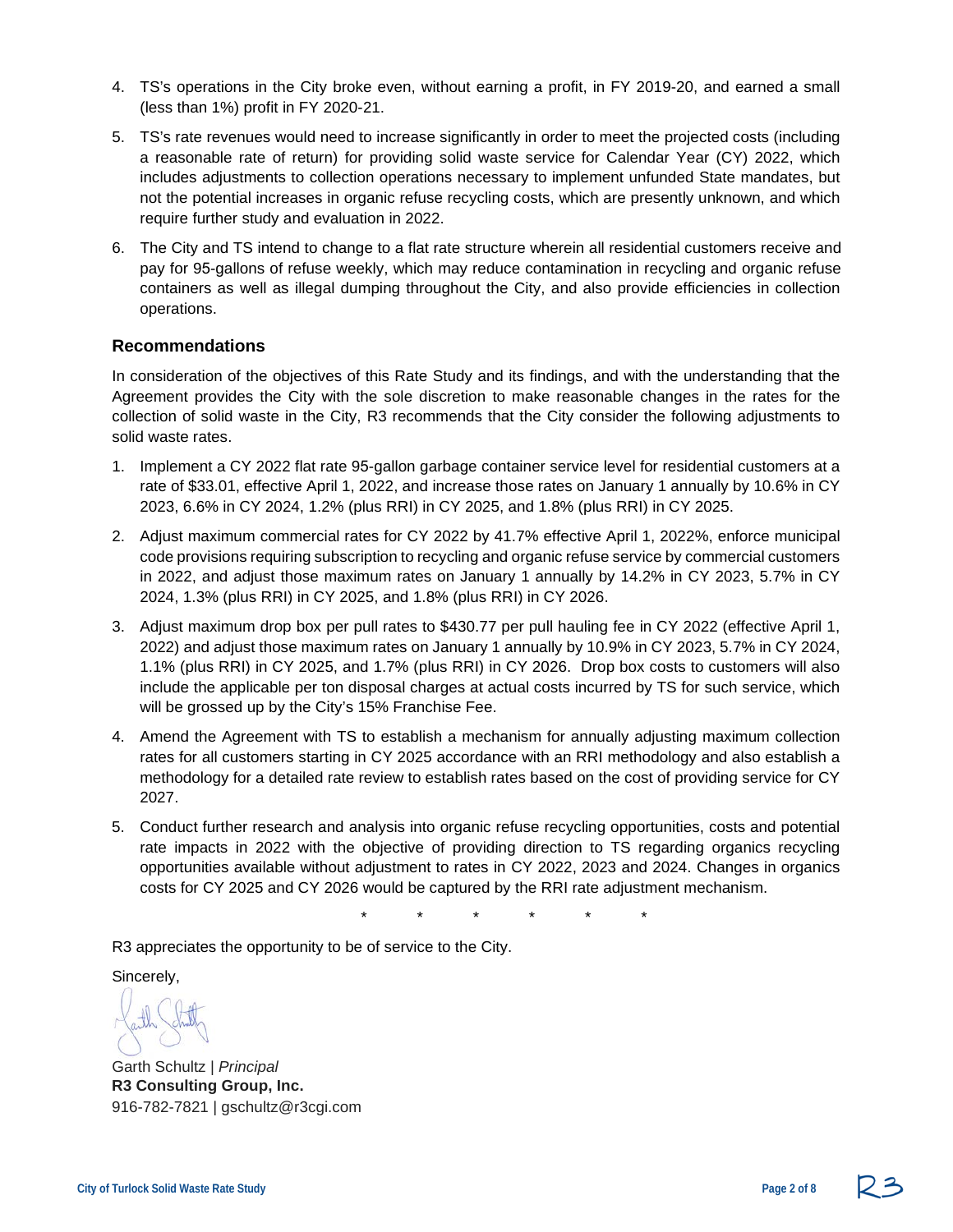# Section 1: Overview of Unfunded State Mandates

Findings from an R3-completed study for the City in 2019 indicated that the City faced significant compliance shortfalls related to key solid waste and recycling laws and was also underprepared to meet future requirements of additional legislation. The City (with R3's assistance) has since made significant progress towards compliance by engaging in a coordinated effort to reach compliance via planning and partnership with TS. Detailed below are the laws, their associated obligations, and steps the City has taken over the past 18 months towards ensuing compliance:

### **AB 341 (Mandatory Commercial Recycling) and AB 1826 (Mandatory Commercial Organic Recycling)**

Adopted in 2012, AB 341 increased the statewide diversion goal to 75% and instituted mandatory recycling service for all businesses, multi-family properties (5 units or more) and public entities that generate more than four cubic yards of solid waste per week. The Bill also requires that education and outreach programs be implemented to inform generators of their obligations related to regulation. For compliance purposes, CalRecycle requires the submittal of an annual report that details commercial recycling programs, including education, outreach, and monitoring to comply with this policy.

### **AB 1826**

AB 1826 extended mandatory commercial and multi-family residential recycling requirements to include diversion requirements for organic waste. Passed in 2014, it requires that businesses meeting specific solid waste generation thresholds arrange for organic waste recycling services and undergo outreach/education and compliance monitoring. As with AB 341, CalRecycle requires reporting on program offerings and compliance efforts. Organic waste covered includes food waste, green (landscaping/yard) waste, nonhazardous wood waste, and food-soiled paper waste that is mixed in with food waste.

To ensure timely and effective progress towards improved recycling programs and compliance with AB 341 and AB 1826, the City and TS entered into a Memorandum of Understanding (MOU) in early 2020. Developed by R3, the MOU clearly articulated the scope and objectives of a cooperative and coordinated effort to bring the City into compliance, and focused specifically on the following areas:

- Business and Multi-Family Covered Generator Identification and Data Collection
- **Education and Outreach to Covered Generators**
- Development and Implementation of a Progress and Compliance Monitoring System
- **Enforcement Measures**

#### **SB 1383**

In 2016 an additional State law (SB 1383) designed to keep organic waste out of the landfills was passed, requiring a 50 percent reduction in organic waste disposal by 2020 and 75 percent by 2025. Final rulemaking was completed in November 2020 with regulations set to go into effect January 1, 2022. Under the new law, jurisdictions will be required to provide organic waste recycling services to all residents and businesses, establish an edible food recovery program (targeting 20% percent of currently disposed edible food for human consumption by 2025), procure recyclable and recovered organic products, secure access to organic waste recycling capacity, monitor compliance, and conduct enforcement.

The City also engaged R3 to provide an assessment of the City's current compliance status relative to SB 1383 by comparing the City's Agreement with TS to current legislation and pending changes. From this, a pathway towards compliance (*SB 1383 Preparedness Action Plan)* was created, identifying the key tools and resources to be developed and utilized, and providing recommended next steps for the City. A list of are nine (9) key compliance actions that the City needed to address to ensure compliance with SB 1383 were detailed, existing gaps were identified, and recommendation and next steps were provided.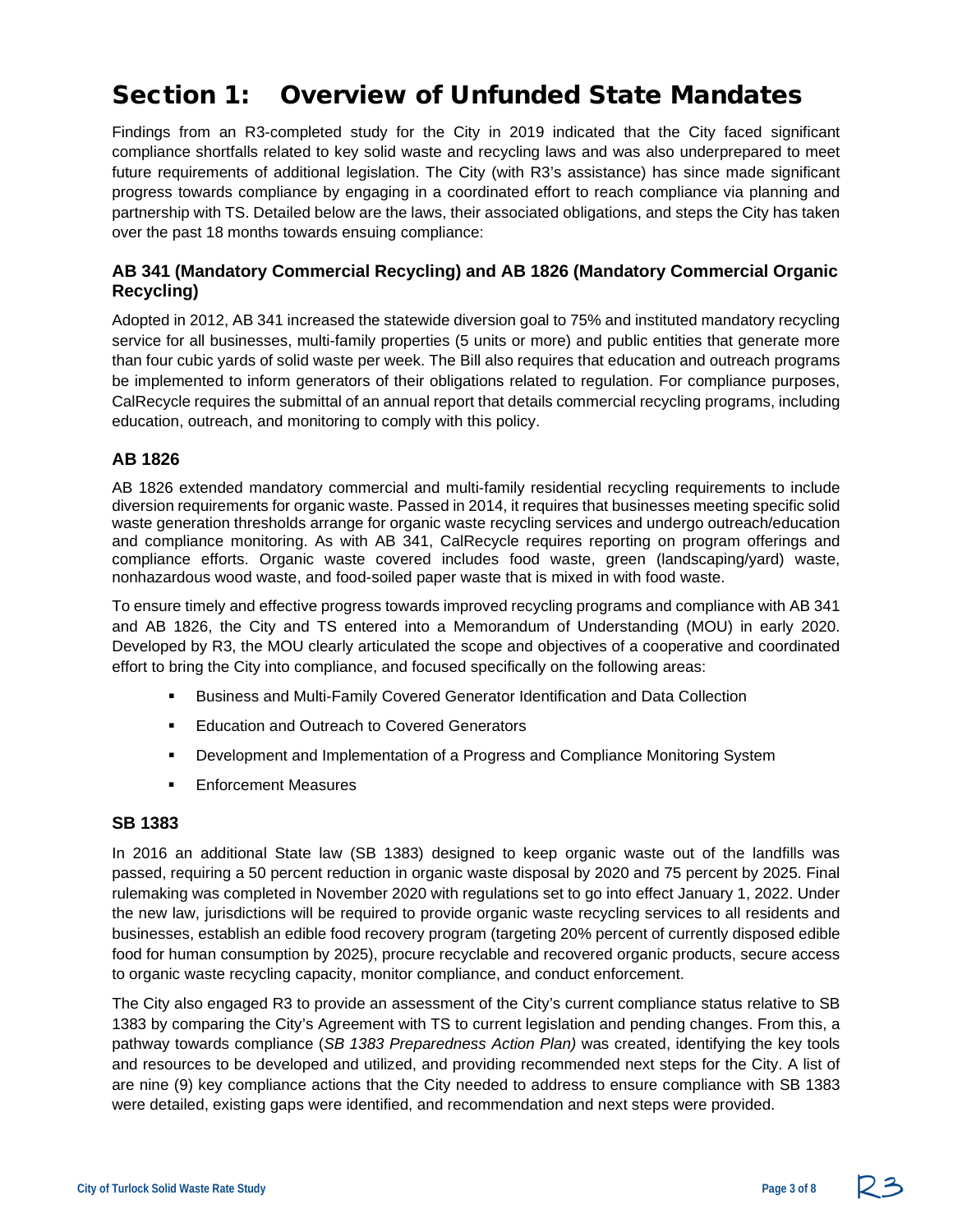Key among the recommendations was the suggestion that the City engage TS directly on the identified SB 1383 requirements to determine what TS may feasibly provide (given the current Agreement), identify requirements existing outside of the parameters of the current Agreement that may require contract and/or rate negotiation, and explore amendment of the current contract (if necessary).

### Section 2: Rate Study Purpose and Methodology

The purpose of conducting this Rate Study was to provide the City with findings and recommendations regarding solid waste service rates that will cover the cost of solid waste services, including consideration for a reasonable profit for TS, payment of the City's franchise fee, and the costs to fulfill unfunded State mandates.

This section describes the methodology employed by R3 to project rate revenues at current rates and projected expenses for solid waste services. This effort included a thorough review of TS's financial statements for City operations, allocations of those financials by service type (Carts, Bins and Drop Box), TS's projected costs for CY 2022, current rates and service levels for City customers, and projected costs for compliance with unfunded State mandates, primarily SB 1383 which goes into effect on January 1, 2022. Revenue and expense projections resulting from this analysis are described below and are provided in Attachment 1.

### **CY 2022 Revenue Projections at Current Rates**

TS allocates rate revenues and operating expenses into three categories: Carts (which are primarily residential customers); Bins (which are commercial and multi-family dwelling customers), and; Drop Box (which are larger containers used primarily by commercial customers).

Using current residential subscription levels and the available rates, R3 projected CY 2022 revenues for Carts, Bins and Drop Box collection at current 2015 rates (prior to implementation of adjustments) and at current service subscription levels. Via this analysis, R3 projected Cart revenues for the coming fiscal year at **\$6.72 million,** Bins at **\$2.85 million**, and Drop Box at **\$1.62 million**, for total annual revenues at current rates and subscription levels at **\$11.19 million.**

### **CY 2022 Expense Projections**

Projected expenses for CY 2022 are also divided into Cart, Bin, and Drop Box categories; however, within each of those expense designations occurs an additional subdivision into the Collection, Transfer & Tipping, General and Administrative (G&A), SB 1383 (unfunded State mandate), Illegal Dumping Program, Operating Profit, and Franchise Fee categories. Projected expenses by each category are as follows (note that value shown below are rounded):

- 1. **Collection**: This represents the operational cost for collection. This is projected to be **\$2.55 million** for Carts, \$**1.42** for Bins, and **\$930,000** for Drop Box collection.
- 2. **Transfer and Tipping:** Cost is derived from transferring any collected materials from TS's transfer station to the landfill or processing facility, as well as the tipping fees associated with those postcollection end destinations. This is projected to be just under **\$2.92 million** for Carts, **\$1.34 million** for Bins, and approximately **\$720,000** for Drop Box collection. Projections for transfer and tipping expenses are presented in Attachment 2 and are based on current tonnages and projected tipping costs for refuse, recycling, and organic refuse.
- 3. **General & Administrative:** This category indicates costs associated with running the administrative portion of the operation. This was projected to be **\$626,000** for Carts, **\$349,000** for Bins, and **\$228,000** for Drop Box collection.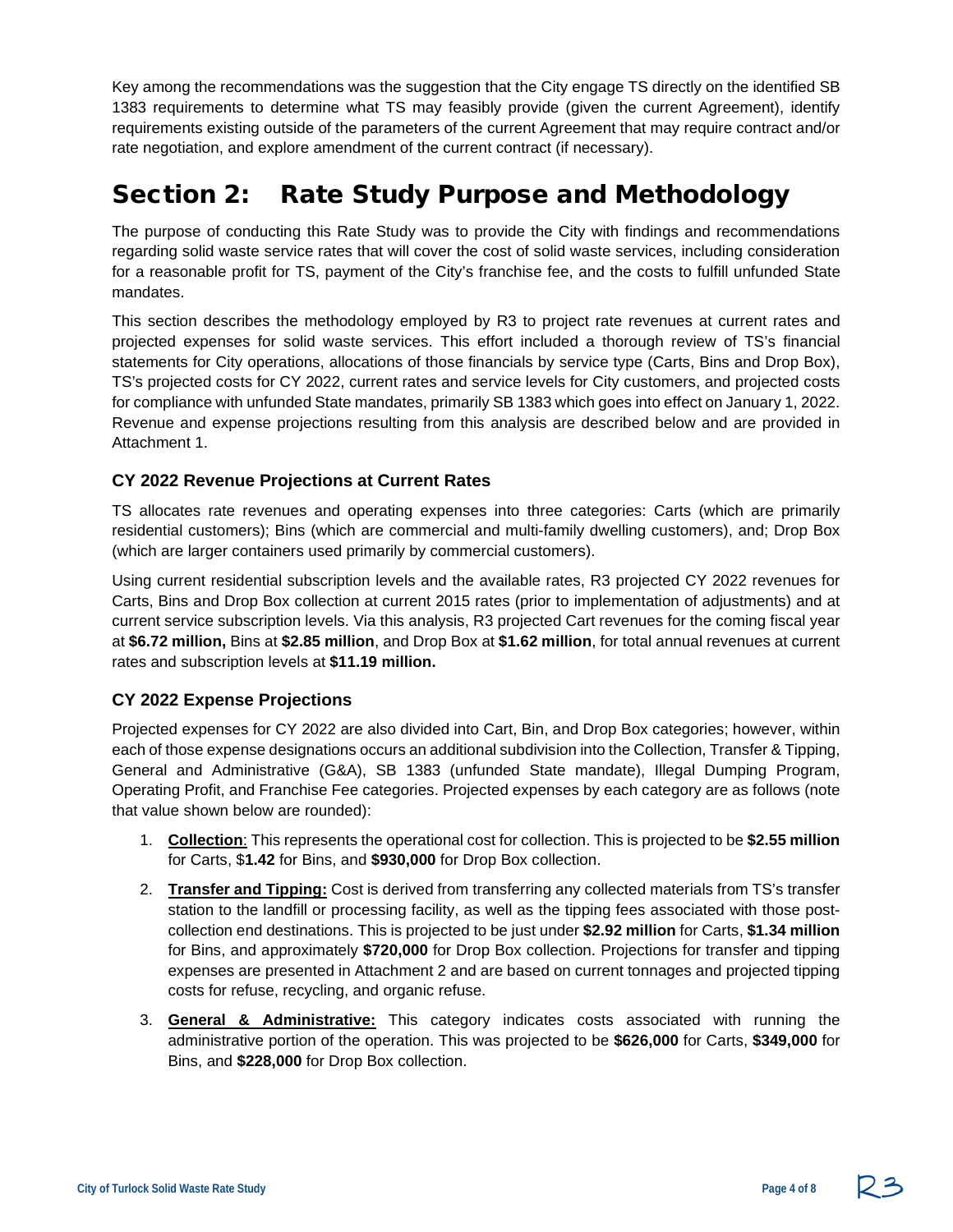4. **SB 1383:** A new category designed to address impending and unfunded State mandate regulations was included to capture costs related to required program and service costs. However rate funding for this category is not projected until CY 2023, and will include costs for new containers for organic waste collection as well as new staffing and technology costs for the necessary education, outreach and reporting functions required by the State.

Importantly, SB 1383 costs – **which were estimated by TS to be as high as \$2.6 million annually** – do not include projected increases to organic refuse tipping fees, which were projected by TS to be as high as \$240 per ton (up from a current amount of \$60 per ton). R3 recommends further study into appropriate and reasonable organic refuse recycling alternatives in CY 2022 prior to including such costs into the rates, if necessary.

- 5. **Operating Profit:** This category is to account for the net profits that TS is projected to generate. Currently TS is reporting nearly zero net income for its operations in the City, and the result of this Rate Study would allow them to achieve a positive profit margin starting in CY 2022. Profit is expressed as an "operating ratio". In CY 2022, the TS's operating ratio with the recommended rate adjustments would be 96.9%, which is the equivalent of just under a **3.25% profit margin**. Over the five-year period through CY 2026, R3 projects TS's operating ratio to be an average of 91.7% (9.1% profit) and which is within the range of industry standard for such collection operations.
- 6. **Franchise Fee:** This represents fees that TS pays to the City for their right to conduct operations in the City. The Franchise Fee amount is set 15% of gross revenues.

Total expenses, including operating margin/profit for CY 2022 are projected to be **\$14.4 million**, whereas projected revenues at current 2015 rates are projected at **\$11.19 million**, prior to any rate adjustments.

### **Expense Projections for CY 2023-2024 and CY 2025-2026**

To project expenses for CY 2023 and 2024, R3 used an escalator of 3.5% on projected collection and G&A expenses. Transfer and Tipping fee expenses in those years were projected as shown in Attachment 2. Projected expenses for CY 2025 and 2026 remain flat in the model, with only TS's operating margin being changed – this is because rates in those years are proposed to be adjusted by the RRI, which will change rate compensation to TS to account for its changes in collection, G&A and Transfer and Tipping costs. It should be noted, however, that, as an indexed-rate adjustment, changes in TS's rate compensation in those years would not directly relate to changes in TS's expenses. Rather, rate compensation will be adjusted in accordance with an RRI formula which would increase compensation to TS based on market indices, not actual changes in costs.

### Section 3: Rate Adjustment Timeline

R3 evaluated several timelines for adjusting solid waste rates, including a single-year adjustment in CY to meet the projected costs of solid waste services and a multi-year annual adjustment that more gradually meets the cost of service. Ultimately, the City and TS negotiated a five-year schedule of annual rate adjustments from CY 2022 through CY 2026, as shown in Table 1. Note that adjustments shown for CY 2025-2026 are prior to application of the RRI – actual rate adjustments in those years will be the amounts shown, plus an RRI. The RRI will be capped at 5% and amounts over 5% can be carried over to the next year.

23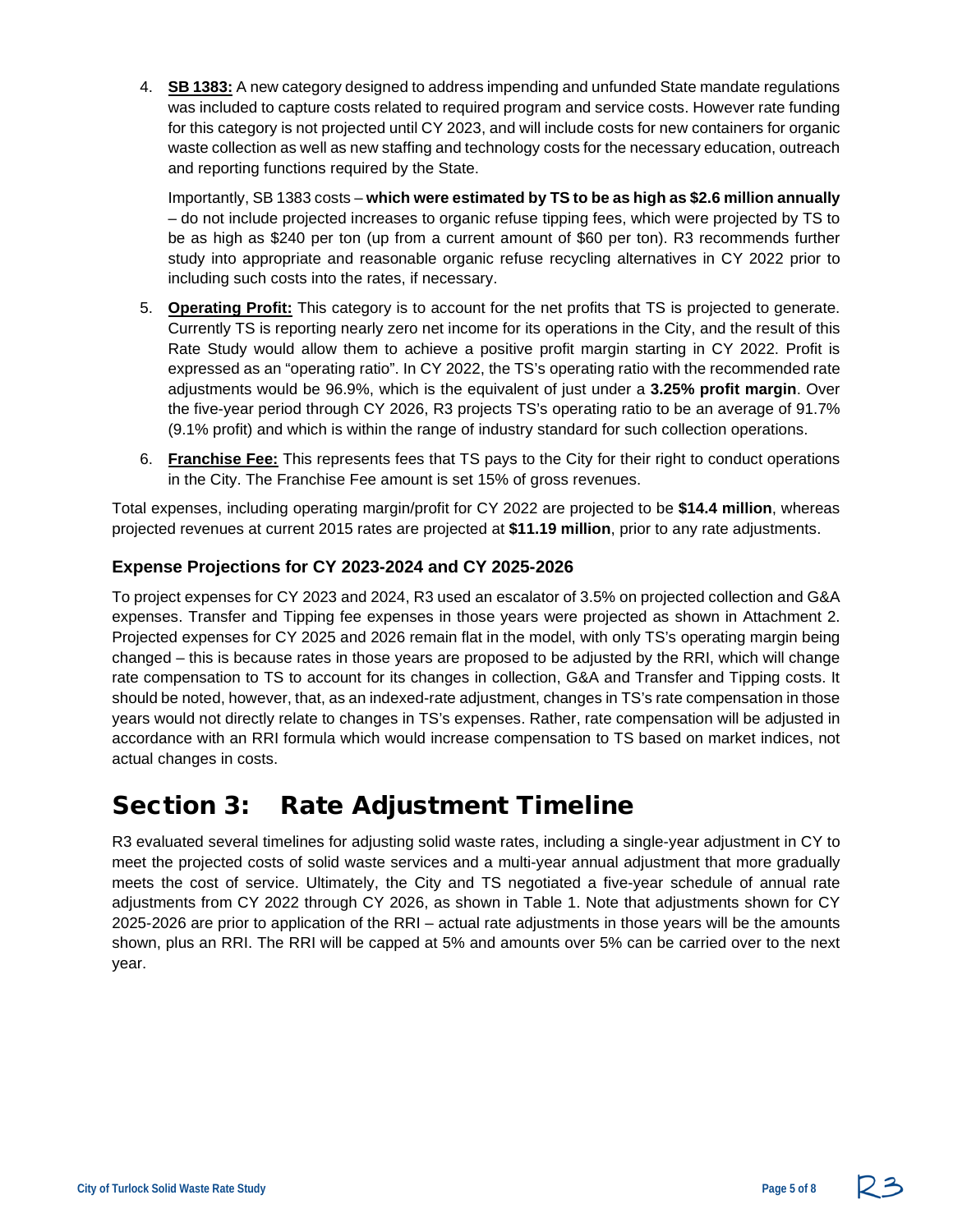|                          | <b>CY 2022</b><br>(Effective<br>April 1) | <b>CY 2023</b><br>(Effective<br>January 1) | <b>CY 2024</b><br>(Effective<br>January 1) | <b>CY 2025</b><br>(Effective<br>January 1) | CY 2026<br>(Effective<br>January 1) |
|--------------------------|------------------------------------------|--------------------------------------------|--------------------------------------------|--------------------------------------------|-------------------------------------|
| <b>Residential Rates</b> | 13.7%                                    | 10.6%                                      | 6.6%                                       | 1.2%                                       | 1.8%                                |
| <b>Commercial Rates</b>  | 41.7%                                    | 14.2%                                      | 5.7%                                       | 1.3%                                       | 1.8%                                |
| <b>Drop Box Rates</b>    | 51.2%                                    | 10.9%                                      | 5.7%                                       | 1.1%                                       | 1.7%                                |

**Table 1: Negotiated Rate Adjustment Schedule**

Given TS's history of flexibility and willingness to work with the City in the best interest of ratepayers and considering the detrimental financial impacts of a potential phased-in approach to rate increases, it is TS's position that a 20-year renewable term in the Agreement would represent a counterbalance to continuing near term City operations at a loss.

Additionally, and as has been indicated to R3 by TS at various points during completion of the Rate Study, this would also offer an added layer of resilience to the partnership between TS and the City. For example, TS has represented that such an approach would provide additional security that would enable TS to take on capital improvements necessary to bring its post-collection operations up to the level required by SB 1383 and other regulations (i.e., addition of organic waste processing and recycling capacity, recyclables processing, etc.).

R3 recommends that the City consider the multi-year approach to rate adjustment as a means of mitigating the immediate impact to ratepayers. R3 further recommends that the City engage in discussions with TS regarding the Agreement term and make a determination as to whether the 20-year renewable term best represents the interests of the City, or whether alternative considerations would enable implementation of the multi-year rate adjustment approach described herein while remaining agreeable to TS.

### **Subsequent Annual Adjustments**

If the City moves forward with a multi-year rate adjustment, R3 recommends that solid waste rates in subsequent years be adjusted via an indexed annual adjustment via RRI. R3 further recommends the periodic ability for the City or TS to initiate a detailed rate review (DRR) to set rates based on the cost of service. Annual indexed adjustments to solid waste rates are commonplace in the solid waste industry<sup>[2](#page-5-0)</sup> and are recommended so that rate revenues keep pace with the generally increasing cost of solid waste services over time. Application of an annual indexed adjustment such as RRI can help avoid large increases in future years and are generally accepted as being more palatable to solid waste ratepayers than periodic large rate increases, which helps with public approval of overall rate changes. Typical RRI adjustments range from 1% to 5% annually, though many such approaches seek to cap the amount of annual adjustment at or below 4%. The City has negotiated with TS to use an RRI to adjust rates in CY 2025 and CY 2026, as well as in future years during which a DRR does not occur. The City and TS also agreed to conduct a DRR to set rates for CY 2027.

# Section 4: Residential Rate Considerations

### **Standard "Flat" 95-gallon Residential Refuse Service**

Currently the City's structure provides for three options for residential refuse subscriptions, providing the options for refuse service at the levels of 32-gallons (currently offered at \$27.40 per month) 64-gallons

<span id="page-5-0"></span><sup>&</sup>lt;sup>2</sup> The cities of Ceres, Davis, Lodi, Los Banos, Manteca, and Stockton (to name a few) all have such annual indexed rate adjustments, and such annual adjustments are included in the vast majority of new franchise agreements in place throughout the State.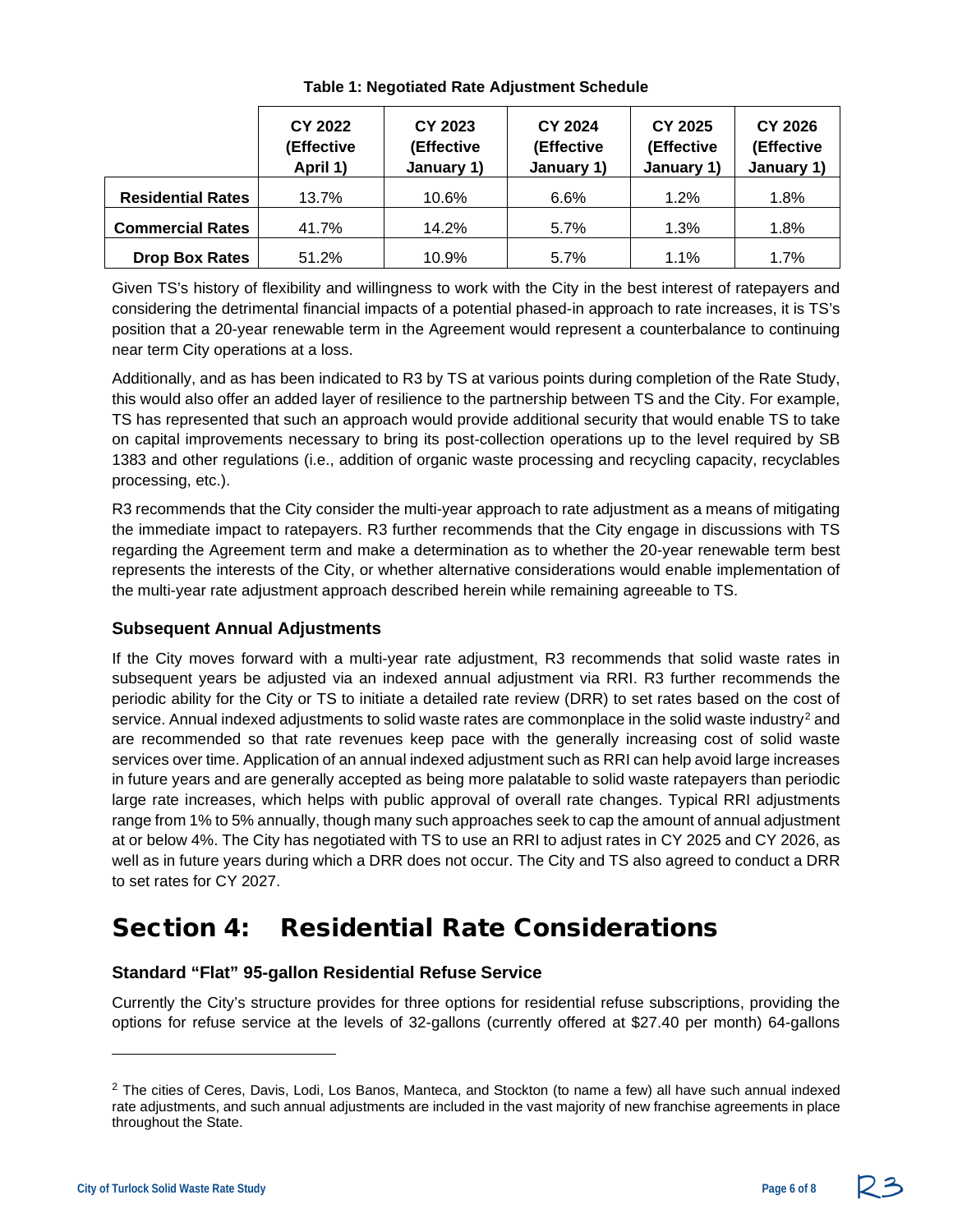(\$36.20 per month), and 95-gallons (\$41.70 per month). This type of graduated "pay-as-you-throw" rate structure, while commonplace for many decades, has in more recent years resulted in customers subscribing the smaller (lower cost) 32-gallon refuse service level. This trend has generally corresponded with increasing "contamination" of the separate recycling and organic refuse collection containers by excess refuse that cannot fit into the 32-gallon refuse containers.

In order to address the concerning and costly trend of contamination in the recycling and organic refuse containers, the City intends to establish a standard "flat" 95-gallon refuse service for all City residential accounts. In R3's experience within the industry, increasing cart size to 95-gallon carts combats solid waste problems such as contamination in the recyclable materials stream, overages, and illegal dumping. Other cities are evaluating, and some have implemented, similar approaches, and with the same objectives in mind. For example, the City of Los Banos transitioned to a standard 95-gallon residential refuse container starting July 1, 2021 with a monthly rate of \$42.59 per month.

For this Rate Study, and, specifically, the rate adjustments for CY 2022 and the following two fiscal years, R3 projected residential rates via the current pay-as you throw rate structure, as well as via a 96-gallon standard "flat" rate structure. The comparative results are presented in the following section.

# Section 5: Projected Rates

This section presents a summary of projected residential and commercial rates. Complete tables of projected rates including the flat 95-gallon residential rate are included as Attachment 3.

### **Residential Rates**

Table 2, below, shows the projected multi-year rates for both the current residential rate structure and the 95-gallon refuse "flat" rate structures for CY 2022 through CY 2024. Projected rates are also shown in comparison to the City's current (2015) solid waste rates and the recent (2020-2021) solid waste rates from other cities. It should be noted that these comparative rates are now outdated, as many of these communities have since increased their rates for 2022 and beyond since the initial collection of the data noted in the tables below. 2020-2021 rates for the comparable cities are shown in Table 3.

| <b>Subscription Size</b>   | <b>Current City</b><br>Rates (Est.<br>2015) | Average<br>Comparable<br><b>Rates (2020-</b><br>2021) | <b>City CY 2022</b><br><b>Rates</b> | <b>City CY 2023</b><br><b>Rates</b> | <b>City CY 2024</b><br><b>Rates</b> |
|----------------------------|---------------------------------------------|-------------------------------------------------------|-------------------------------------|-------------------------------------|-------------------------------------|
| 32-Gallon                  | \$27.40                                     | \$33.02                                               | \$31.15                             | \$34.45                             | \$36.72                             |
| 64-Gallon                  | \$36.20                                     | \$39.11                                               | \$41.16                             | \$45.52                             | \$48.53                             |
| 95-Gallon                  | \$41.70                                     | \$49.65                                               | \$47.41                             | \$52.44                             | \$55.90                             |
| <b>Flat 95-gallon Rate</b> | \$41.70                                     | \$49.65                                               | \$33.01                             | \$36.51                             | \$38.92                             |

| Table 2: Projected Residential Rates by Year |  |  |  |
|----------------------------------------------|--|--|--|
|----------------------------------------------|--|--|--|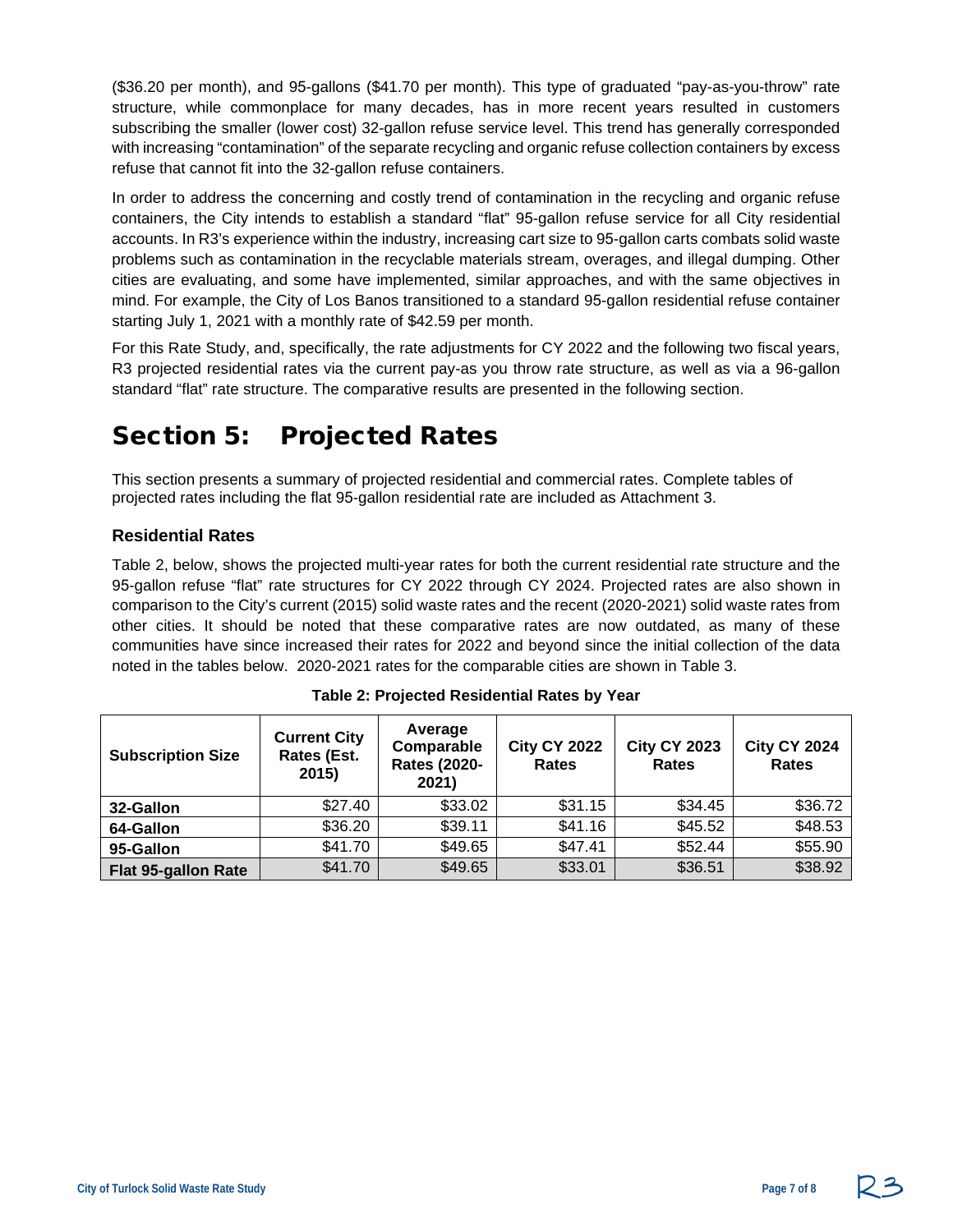| City                           | <b>Effective</b><br>Year | 30-35 Gal    | 60-65 Gal   | 90-100 Gal |       |  |
|--------------------------------|--------------------------|--------------|-------------|------------|-------|--|
| Ceres                          | 9/1/2021                 | N/A          | \$<br>28.21 | \$         | 32.93 |  |
| Davis                          | 2021                     | \$<br>39.41  | \$<br>43.62 | \$         | 52.05 |  |
| Lodi                           | 2020                     | \$<br>29.59  | \$<br>44.54 | \$         | 97.05 |  |
| Los Banos                      | 2021                     | N/A          | \$<br>41.10 | \$         | 42.59 |  |
| Manteca                        | 2021                     | \$<br>30.67  | \$<br>32.61 | \$         | 34.33 |  |
| Merced                         | 2020                     | N/A          | \$<br>44.49 |            | N/A   |  |
| Modesto                        | 2020                     | N/A          | \$<br>36.63 | \$         | 36.63 |  |
| Stockton                       | 2021                     | \$<br>32.41  | \$<br>41.05 | \$         | 49.73 |  |
| Tracy                          | 2021                     | N/A          | \$<br>39.70 | \$         | 51.85 |  |
| <b>Turlock</b>                 | 2015                     | \$<br>27.40  | \$<br>36.20 | \$         | 41.70 |  |
| <b>Average without Turlock</b> |                          | \$<br>33.02  | \$<br>39.11 | \$         | 49.65 |  |
| <b>Turlock vs. Average</b>     | \$<br>(5.62)             | \$<br>(2.91) | \$          | (7.95)     |       |  |

**Table 3: Current City Rates in Comparison to Other Cities**

As shown in Tables 2 and 3, the City's current residential rates are below the average of current residential rates in comparable cities. Importantly, the "flat" 95-gallon standard residential refuse service alternative – **with a monthly rate of \$33.01 in CY 2022** – would be cheaper than the 2021 average for the 30-35 gallon container in the comparable communities, and over \$16 per month cheaper than the average 2021 95 gallon refuse rate in the comparable communities. Via the flat 95-gallon rate structure, 32-gallon refuse subscribers (78% of all customers including those currently receiving the senior rate) would see a \$5.61 per month increase in rates **for tripling (3x) increase in their refuse service volume**. That additional volume – along with the City's implementation of contamination reduction, illegal dumping, SB 1383 compliance, and outreach and education measures – in anticipated to facilitate decreases in illegal dumping and contamination of recycling and organic waste streams. If successful, outcomes could yield savings (or at least less-aggressive increases in) recycling and organic refuse tipping and transfer costs, and potentially mitigate potentially dramatic increases in these expenses in the coming few years. The 64-gallon (17% of customers) and 95-gallon (13% of customers) seeing respective decreases of \$3.19 and \$7.39 per month.

#### **Commercial Rates**

Table 4 shows the projected multi-year commercial rates for CY 2022 through CY 2024. Projected rates are also shown in comparison to the City's current (2015) solid waste rates and the current (2020-2021) solid waste rates from other cities.

| <b>Subscription</b><br><b>Size (Collected</b><br><b>Once Weekly)</b> | <b>Current City</b><br>Rates (Est.<br>2015) | Average<br>Comparable<br><b>Rates (2020)</b> | <b>City CY 2022</b><br><b>Rates</b> | <b>City CY 2023</b><br><b>Rates</b> | <b>City CY 2024</b><br><b>Rates</b> |
|----------------------------------------------------------------------|---------------------------------------------|----------------------------------------------|-------------------------------------|-------------------------------------|-------------------------------------|
| 2 Cubic Yards                                                        | \$81.05                                     | \$143.63                                     | \$114.82                            | \$131.17                            | \$138.63                            |
| 3 Cubic Yards                                                        | \$100.90                                    | \$187.66                                     | \$142.94                            | \$163.29                            | \$172.58                            |
| 4 Cubic Yards                                                        | \$123.55                                    | \$226.26                                     | \$175.03                            | \$199.95                            | \$211.32                            |
| 6 Cubic Yards                                                        | \$162.85                                    | \$313.48                                     | \$230.70                            | \$263.55                            | \$278.54                            |

**Table 4: Projected Commercial Rates by Year**

As shown in Table 4, the City's current commercial rates are far below the average comparable rates from 2020. The Rate Study demonstrates that there is a need to increase commercial rates to generate revenues to cover the cost of service, and that finding is further substantiated by the fact that the City's commercial rates are well below the regional average for such rates. Importantly, even with the projected increase in commercial rates for CY 2022, the City's commercial rates will remain below the average comparable rate for all categories shown in Table 4 (and, likely all commercial categories overall).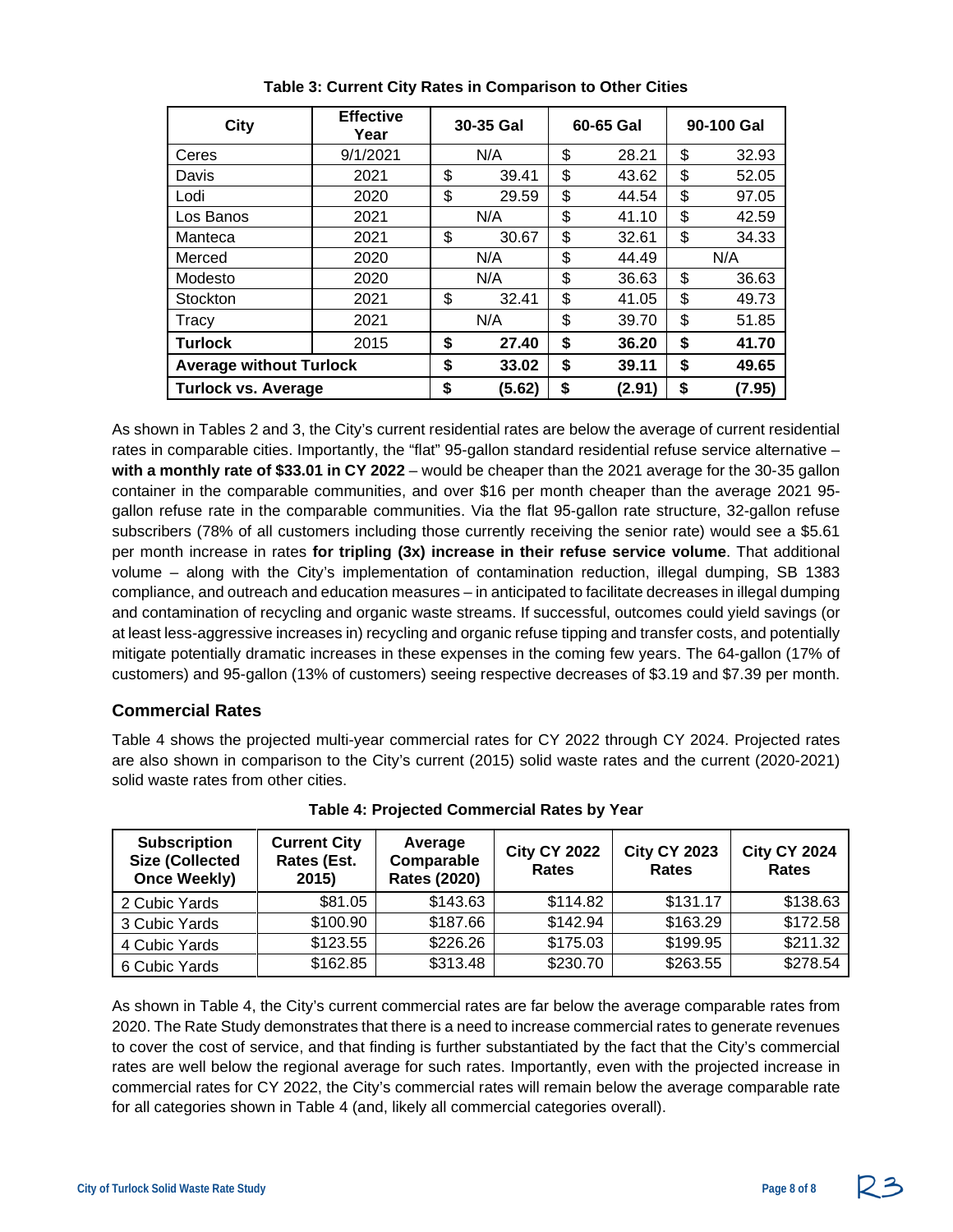### **City of Turlock Rate Model and Adjustment Schedule**

| CY 2022<br>CY 2022<br>CY 2023<br>CY 2024<br>CY 2025<br>CY 2026<br>One Time Rate<br><b>New Rates</b><br>Jan. 1 Rate<br>Jan. 1 Rate<br>Jan. 1 Rate<br>Jan. 1 Rate<br><b>Adjustment (For</b><br><b>Effective</b><br>Adjustment<br>Adjustment<br>djustment Prior<br>Adjustment Prior<br>Example)<br>4/1/2022<br><b>Inclusive of RRI</b><br><b>Inclusive of RRI</b><br>to RRI<br>to RRI<br>22.1%<br>13.7%<br>10.6%<br>6.6%<br>1.2%<br>1.8%<br>Adjustment to Cart Revenues<br>Adjustment to Bin Revenues<br>46.6%<br>41.7%<br>14.2%<br>5.7%<br>1.3%<br>1.8%<br>56.3%<br>51.2%<br>10.9%<br>5.7%<br>1.1%<br>1.7%<br>Adjustment to Drop-Box Revenues<br><b>Revenues at Current</b><br>CY 2022<br>CY 2022<br>CY 2023<br>CY 2024<br>CY 2025<br>CY 2026<br><b>Rates and</b><br><b>Subscriptions</b><br>1,678,82<br>5,934,64<br>Carts<br><b>Subtotal Annual Cart Revenues</b><br>6,715,301<br>8,199,781<br>7,613,475<br>8,420,675<br>8,976,653<br>9,087,161<br>9,252,514<br>713,38<br>3,031,85<br>Bins<br>Revenues<br><b>Subtotal Annual Bin Revenues</b><br>2,853,554<br>4,183,547<br>3,745,245<br>4,278,481<br>4,521,823<br>4,578,474<br>4,662,819<br>404,18<br><b>Drop Box</b><br>1,833,81<br>2,697,152<br><b>Subtotal Annual Drop Box Revenues</b><br>1,616,732<br>2,527,115<br>2,237,999<br>2,481,561<br>2,623,054<br>2,652,199<br>11,185,588<br>14,910,444<br>15,180,717<br>16,121,531<br><b>Subtotal Annual Total Revenues</b><br>13,596,719<br>16,317,834<br>16,612,485<br>Collection<br>2,545,643<br>2,545,643<br>2,634,740<br>2,726,956<br>2,726,956<br>2,726,956<br>2,996,597<br>3,146,460<br>3,310,505<br>3,310,505<br>3,310,505<br><b>Transfer and Tipping</b><br>2,915,283<br>G&A<br>626,046<br>626,046<br>647,958<br>670,637<br>670,637<br>670,637<br>252,107<br><b>SB 138</b><br>227,38<br>235,344<br>243,58<br>Carts<br>6,086,972<br>6,943,441<br>Subtotal<br>6,168,285<br>6,656,544<br>6,951,678<br>6,960,204<br><b>Operating Profit</b><br>801,529<br>638,964<br>501,030<br>686,714<br>772,409<br>904,433<br><b>Franchise Fee</b><br>1,229,967<br>1,186,93<br>1,263,10<br>1,346,498<br>1,363,07<br>1,387,877<br>8,976,653<br><b>Total Carts</b><br>8,199,781<br>7,912,866<br>8,420,675<br>9,087,161<br>9,252,514<br>1,419,685<br>1,419,685<br>1,469,374<br>1,520,802<br>1,520,802<br>1,520,802<br>Collection<br>1,462,765<br>1,462,765<br><b>Transfer and Tipping</b><br>1,378,247<br>1,340,848<br>1,416,085<br>1,462,765<br>G&A<br>349,141<br>349,141<br>361,361<br>374,009<br>374,009<br>374,009<br><b>SB 138</b><br>135,31<br>140,05<br>144,956<br>150,03<br><b>Bins</b><br>3,147,074<br>3,109,674<br>3,382,139<br>3,497,630<br>3,502,532<br>3,507,606<br>Subtotal<br><b>Operating Profit</b><br>408,942<br>326,430<br>254,570<br>345,919<br>389,170<br>455,791<br>627,532<br>606,37:<br>641,772<br>678,274<br>686,771<br>699,423<br><b>Franchise Fee</b><br><b>Expenses</b><br>4,042,476<br>4,278,481<br>4,521,823<br>4,662,819<br><b>Total Bins</b><br>4,183,547<br>4,578,474<br>930,139<br>930,139<br>996,388<br>996,388<br>996,388<br>Collection<br>962,693<br>721,998<br>762,227<br>787,504<br>787,504<br><b>Transfer and Tipping</b><br>742,136<br>787,504<br>G&A<br>228,748<br>228,748<br>236,754<br>245,040<br>245,040<br>245,040<br>1,880,884<br>2,028,932<br><b>Drop Box</b><br>Subtotal<br>1,901,022<br>1,961,674<br>2,028,932<br>2,028,932<br>247,025<br>197,441<br>200,664<br>225,437<br>263,647<br><b>Operating Profit</b><br>147,653<br><b>Franchise Fees</b><br>379,067<br>366,763<br>372,234<br>393,458<br>397,830<br>404,573<br>2,527,115<br>2,445,088<br>2,481,561<br>2,623,054<br>2,652,199<br>2,697,152<br><b>Total Drop Box</b><br>5,244,146<br>Collection<br>4,895,467<br>4,895,467<br>5,066,808<br>5,244,146<br>5,244,146<br><b>Transfer and Tipping</b><br>5,116,979<br>4,978,129<br>5,324,772<br>5,560,774<br>5,560,774<br>5,560,774<br>G&A<br>1,203,935<br>1,203,935<br>1,246,073<br>1,289,686<br>1,289,686<br>1,289,686<br>SB 1383<br>362,704<br>375,399<br>388,538<br>402,136<br><b>Total</b><br>11,077,531<br>12,000,357<br>12,470,004<br>12,483,143<br>12,496,742<br>Subtotal<br>11,216,381<br><b>Operating Profit</b><br>1,457,496<br>1,162,835<br>1,233,297<br>1,387,016<br>903,253<br>1,623,870<br>2,236,567<br>2,418,230<br>2,447,675<br><b>Franchise Fees</b><br>2,160,064<br>2,277,108<br>2,491,873<br><b>Grand Total</b><br>14,910,444<br>14,400,430<br>15,180,717<br>16,121,531<br>16,317,834<br>16,612,485 |  |  |  | 1 | 2 | 3 | 4 | 5 |
|-------------------------------------------------------------------------------------------------------------------------------------------------------------------------------------------------------------------------------------------------------------------------------------------------------------------------------------------------------------------------------------------------------------------------------------------------------------------------------------------------------------------------------------------------------------------------------------------------------------------------------------------------------------------------------------------------------------------------------------------------------------------------------------------------------------------------------------------------------------------------------------------------------------------------------------------------------------------------------------------------------------------------------------------------------------------------------------------------------------------------------------------------------------------------------------------------------------------------------------------------------------------------------------------------------------------------------------------------------------------------------------------------------------------------------------------------------------------------------------------------------------------------------------------------------------------------------------------------------------------------------------------------------------------------------------------------------------------------------------------------------------------------------------------------------------------------------------------------------------------------------------------------------------------------------------------------------------------------------------------------------------------------------------------------------------------------------------------------------------------------------------------------------------------------------------------------------------------------------------------------------------------------------------------------------------------------------------------------------------------------------------------------------------------------------------------------------------------------------------------------------------------------------------------------------------------------------------------------------------------------------------------------------------------------------------------------------------------------------------------------------------------------------------------------------------------------------------------------------------------------------------------------------------------------------------------------------------------------------------------------------------------------------------------------------------------------------------------------------------------------------------------------------------------------------------------------------------------------------------------------------------------------------------------------------------------------------------------------------------------------------------------------------------------------------------------------------------------------------------------------------------------------------------------------------------------------------------------------------------------------------------------------------------------------------------------------------------------------------------------------------------------------------------------------------------------------------------------------------------------------------------------------------------------------------------------------------------------------------------------------------------------------------------------------------------------------------------------------------------------------------------------------------------------------------------------------------------------------------------------------------------------------------------------------------------------------------------------------------------------------------------------------------------------------------------------------------------|--|--|--|---|---|---|---|---|
|                                                                                                                                                                                                                                                                                                                                                                                                                                                                                                                                                                                                                                                                                                                                                                                                                                                                                                                                                                                                                                                                                                                                                                                                                                                                                                                                                                                                                                                                                                                                                                                                                                                                                                                                                                                                                                                                                                                                                                                                                                                                                                                                                                                                                                                                                                                                                                                                                                                                                                                                                                                                                                                                                                                                                                                                                                                                                                                                                                                                                                                                                                                                                                                                                                                                                                                                                                                                                                                                                                                                                                                                                                                                                                                                                                                                                                                                                                                                                                                                                                                                                                                                                                                                                                                                                                                                                                                                                                                             |  |  |  |   |   |   |   |   |
|                                                                                                                                                                                                                                                                                                                                                                                                                                                                                                                                                                                                                                                                                                                                                                                                                                                                                                                                                                                                                                                                                                                                                                                                                                                                                                                                                                                                                                                                                                                                                                                                                                                                                                                                                                                                                                                                                                                                                                                                                                                                                                                                                                                                                                                                                                                                                                                                                                                                                                                                                                                                                                                                                                                                                                                                                                                                                                                                                                                                                                                                                                                                                                                                                                                                                                                                                                                                                                                                                                                                                                                                                                                                                                                                                                                                                                                                                                                                                                                                                                                                                                                                                                                                                                                                                                                                                                                                                                                             |  |  |  |   |   |   |   |   |
|                                                                                                                                                                                                                                                                                                                                                                                                                                                                                                                                                                                                                                                                                                                                                                                                                                                                                                                                                                                                                                                                                                                                                                                                                                                                                                                                                                                                                                                                                                                                                                                                                                                                                                                                                                                                                                                                                                                                                                                                                                                                                                                                                                                                                                                                                                                                                                                                                                                                                                                                                                                                                                                                                                                                                                                                                                                                                                                                                                                                                                                                                                                                                                                                                                                                                                                                                                                                                                                                                                                                                                                                                                                                                                                                                                                                                                                                                                                                                                                                                                                                                                                                                                                                                                                                                                                                                                                                                                                             |  |  |  |   |   |   |   |   |
|                                                                                                                                                                                                                                                                                                                                                                                                                                                                                                                                                                                                                                                                                                                                                                                                                                                                                                                                                                                                                                                                                                                                                                                                                                                                                                                                                                                                                                                                                                                                                                                                                                                                                                                                                                                                                                                                                                                                                                                                                                                                                                                                                                                                                                                                                                                                                                                                                                                                                                                                                                                                                                                                                                                                                                                                                                                                                                                                                                                                                                                                                                                                                                                                                                                                                                                                                                                                                                                                                                                                                                                                                                                                                                                                                                                                                                                                                                                                                                                                                                                                                                                                                                                                                                                                                                                                                                                                                                                             |  |  |  |   |   |   |   |   |
|                                                                                                                                                                                                                                                                                                                                                                                                                                                                                                                                                                                                                                                                                                                                                                                                                                                                                                                                                                                                                                                                                                                                                                                                                                                                                                                                                                                                                                                                                                                                                                                                                                                                                                                                                                                                                                                                                                                                                                                                                                                                                                                                                                                                                                                                                                                                                                                                                                                                                                                                                                                                                                                                                                                                                                                                                                                                                                                                                                                                                                                                                                                                                                                                                                                                                                                                                                                                                                                                                                                                                                                                                                                                                                                                                                                                                                                                                                                                                                                                                                                                                                                                                                                                                                                                                                                                                                                                                                                             |  |  |  |   |   |   |   |   |
|                                                                                                                                                                                                                                                                                                                                                                                                                                                                                                                                                                                                                                                                                                                                                                                                                                                                                                                                                                                                                                                                                                                                                                                                                                                                                                                                                                                                                                                                                                                                                                                                                                                                                                                                                                                                                                                                                                                                                                                                                                                                                                                                                                                                                                                                                                                                                                                                                                                                                                                                                                                                                                                                                                                                                                                                                                                                                                                                                                                                                                                                                                                                                                                                                                                                                                                                                                                                                                                                                                                                                                                                                                                                                                                                                                                                                                                                                                                                                                                                                                                                                                                                                                                                                                                                                                                                                                                                                                                             |  |  |  |   |   |   |   |   |
|                                                                                                                                                                                                                                                                                                                                                                                                                                                                                                                                                                                                                                                                                                                                                                                                                                                                                                                                                                                                                                                                                                                                                                                                                                                                                                                                                                                                                                                                                                                                                                                                                                                                                                                                                                                                                                                                                                                                                                                                                                                                                                                                                                                                                                                                                                                                                                                                                                                                                                                                                                                                                                                                                                                                                                                                                                                                                                                                                                                                                                                                                                                                                                                                                                                                                                                                                                                                                                                                                                                                                                                                                                                                                                                                                                                                                                                                                                                                                                                                                                                                                                                                                                                                                                                                                                                                                                                                                                                             |  |  |  |   |   |   |   |   |
|                                                                                                                                                                                                                                                                                                                                                                                                                                                                                                                                                                                                                                                                                                                                                                                                                                                                                                                                                                                                                                                                                                                                                                                                                                                                                                                                                                                                                                                                                                                                                                                                                                                                                                                                                                                                                                                                                                                                                                                                                                                                                                                                                                                                                                                                                                                                                                                                                                                                                                                                                                                                                                                                                                                                                                                                                                                                                                                                                                                                                                                                                                                                                                                                                                                                                                                                                                                                                                                                                                                                                                                                                                                                                                                                                                                                                                                                                                                                                                                                                                                                                                                                                                                                                                                                                                                                                                                                                                                             |  |  |  |   |   |   |   |   |
|                                                                                                                                                                                                                                                                                                                                                                                                                                                                                                                                                                                                                                                                                                                                                                                                                                                                                                                                                                                                                                                                                                                                                                                                                                                                                                                                                                                                                                                                                                                                                                                                                                                                                                                                                                                                                                                                                                                                                                                                                                                                                                                                                                                                                                                                                                                                                                                                                                                                                                                                                                                                                                                                                                                                                                                                                                                                                                                                                                                                                                                                                                                                                                                                                                                                                                                                                                                                                                                                                                                                                                                                                                                                                                                                                                                                                                                                                                                                                                                                                                                                                                                                                                                                                                                                                                                                                                                                                                                             |  |  |  |   |   |   |   |   |
|                                                                                                                                                                                                                                                                                                                                                                                                                                                                                                                                                                                                                                                                                                                                                                                                                                                                                                                                                                                                                                                                                                                                                                                                                                                                                                                                                                                                                                                                                                                                                                                                                                                                                                                                                                                                                                                                                                                                                                                                                                                                                                                                                                                                                                                                                                                                                                                                                                                                                                                                                                                                                                                                                                                                                                                                                                                                                                                                                                                                                                                                                                                                                                                                                                                                                                                                                                                                                                                                                                                                                                                                                                                                                                                                                                                                                                                                                                                                                                                                                                                                                                                                                                                                                                                                                                                                                                                                                                                             |  |  |  |   |   |   |   |   |
|                                                                                                                                                                                                                                                                                                                                                                                                                                                                                                                                                                                                                                                                                                                                                                                                                                                                                                                                                                                                                                                                                                                                                                                                                                                                                                                                                                                                                                                                                                                                                                                                                                                                                                                                                                                                                                                                                                                                                                                                                                                                                                                                                                                                                                                                                                                                                                                                                                                                                                                                                                                                                                                                                                                                                                                                                                                                                                                                                                                                                                                                                                                                                                                                                                                                                                                                                                                                                                                                                                                                                                                                                                                                                                                                                                                                                                                                                                                                                                                                                                                                                                                                                                                                                                                                                                                                                                                                                                                             |  |  |  |   |   |   |   |   |
|                                                                                                                                                                                                                                                                                                                                                                                                                                                                                                                                                                                                                                                                                                                                                                                                                                                                                                                                                                                                                                                                                                                                                                                                                                                                                                                                                                                                                                                                                                                                                                                                                                                                                                                                                                                                                                                                                                                                                                                                                                                                                                                                                                                                                                                                                                                                                                                                                                                                                                                                                                                                                                                                                                                                                                                                                                                                                                                                                                                                                                                                                                                                                                                                                                                                                                                                                                                                                                                                                                                                                                                                                                                                                                                                                                                                                                                                                                                                                                                                                                                                                                                                                                                                                                                                                                                                                                                                                                                             |  |  |  |   |   |   |   |   |
|                                                                                                                                                                                                                                                                                                                                                                                                                                                                                                                                                                                                                                                                                                                                                                                                                                                                                                                                                                                                                                                                                                                                                                                                                                                                                                                                                                                                                                                                                                                                                                                                                                                                                                                                                                                                                                                                                                                                                                                                                                                                                                                                                                                                                                                                                                                                                                                                                                                                                                                                                                                                                                                                                                                                                                                                                                                                                                                                                                                                                                                                                                                                                                                                                                                                                                                                                                                                                                                                                                                                                                                                                                                                                                                                                                                                                                                                                                                                                                                                                                                                                                                                                                                                                                                                                                                                                                                                                                                             |  |  |  |   |   |   |   |   |
|                                                                                                                                                                                                                                                                                                                                                                                                                                                                                                                                                                                                                                                                                                                                                                                                                                                                                                                                                                                                                                                                                                                                                                                                                                                                                                                                                                                                                                                                                                                                                                                                                                                                                                                                                                                                                                                                                                                                                                                                                                                                                                                                                                                                                                                                                                                                                                                                                                                                                                                                                                                                                                                                                                                                                                                                                                                                                                                                                                                                                                                                                                                                                                                                                                                                                                                                                                                                                                                                                                                                                                                                                                                                                                                                                                                                                                                                                                                                                                                                                                                                                                                                                                                                                                                                                                                                                                                                                                                             |  |  |  |   |   |   |   |   |
|                                                                                                                                                                                                                                                                                                                                                                                                                                                                                                                                                                                                                                                                                                                                                                                                                                                                                                                                                                                                                                                                                                                                                                                                                                                                                                                                                                                                                                                                                                                                                                                                                                                                                                                                                                                                                                                                                                                                                                                                                                                                                                                                                                                                                                                                                                                                                                                                                                                                                                                                                                                                                                                                                                                                                                                                                                                                                                                                                                                                                                                                                                                                                                                                                                                                                                                                                                                                                                                                                                                                                                                                                                                                                                                                                                                                                                                                                                                                                                                                                                                                                                                                                                                                                                                                                                                                                                                                                                                             |  |  |  |   |   |   |   |   |
|                                                                                                                                                                                                                                                                                                                                                                                                                                                                                                                                                                                                                                                                                                                                                                                                                                                                                                                                                                                                                                                                                                                                                                                                                                                                                                                                                                                                                                                                                                                                                                                                                                                                                                                                                                                                                                                                                                                                                                                                                                                                                                                                                                                                                                                                                                                                                                                                                                                                                                                                                                                                                                                                                                                                                                                                                                                                                                                                                                                                                                                                                                                                                                                                                                                                                                                                                                                                                                                                                                                                                                                                                                                                                                                                                                                                                                                                                                                                                                                                                                                                                                                                                                                                                                                                                                                                                                                                                                                             |  |  |  |   |   |   |   |   |
|                                                                                                                                                                                                                                                                                                                                                                                                                                                                                                                                                                                                                                                                                                                                                                                                                                                                                                                                                                                                                                                                                                                                                                                                                                                                                                                                                                                                                                                                                                                                                                                                                                                                                                                                                                                                                                                                                                                                                                                                                                                                                                                                                                                                                                                                                                                                                                                                                                                                                                                                                                                                                                                                                                                                                                                                                                                                                                                                                                                                                                                                                                                                                                                                                                                                                                                                                                                                                                                                                                                                                                                                                                                                                                                                                                                                                                                                                                                                                                                                                                                                                                                                                                                                                                                                                                                                                                                                                                                             |  |  |  |   |   |   |   |   |
|                                                                                                                                                                                                                                                                                                                                                                                                                                                                                                                                                                                                                                                                                                                                                                                                                                                                                                                                                                                                                                                                                                                                                                                                                                                                                                                                                                                                                                                                                                                                                                                                                                                                                                                                                                                                                                                                                                                                                                                                                                                                                                                                                                                                                                                                                                                                                                                                                                                                                                                                                                                                                                                                                                                                                                                                                                                                                                                                                                                                                                                                                                                                                                                                                                                                                                                                                                                                                                                                                                                                                                                                                                                                                                                                                                                                                                                                                                                                                                                                                                                                                                                                                                                                                                                                                                                                                                                                                                                             |  |  |  |   |   |   |   |   |
|                                                                                                                                                                                                                                                                                                                                                                                                                                                                                                                                                                                                                                                                                                                                                                                                                                                                                                                                                                                                                                                                                                                                                                                                                                                                                                                                                                                                                                                                                                                                                                                                                                                                                                                                                                                                                                                                                                                                                                                                                                                                                                                                                                                                                                                                                                                                                                                                                                                                                                                                                                                                                                                                                                                                                                                                                                                                                                                                                                                                                                                                                                                                                                                                                                                                                                                                                                                                                                                                                                                                                                                                                                                                                                                                                                                                                                                                                                                                                                                                                                                                                                                                                                                                                                                                                                                                                                                                                                                             |  |  |  |   |   |   |   |   |
|                                                                                                                                                                                                                                                                                                                                                                                                                                                                                                                                                                                                                                                                                                                                                                                                                                                                                                                                                                                                                                                                                                                                                                                                                                                                                                                                                                                                                                                                                                                                                                                                                                                                                                                                                                                                                                                                                                                                                                                                                                                                                                                                                                                                                                                                                                                                                                                                                                                                                                                                                                                                                                                                                                                                                                                                                                                                                                                                                                                                                                                                                                                                                                                                                                                                                                                                                                                                                                                                                                                                                                                                                                                                                                                                                                                                                                                                                                                                                                                                                                                                                                                                                                                                                                                                                                                                                                                                                                                             |  |  |  |   |   |   |   |   |
|                                                                                                                                                                                                                                                                                                                                                                                                                                                                                                                                                                                                                                                                                                                                                                                                                                                                                                                                                                                                                                                                                                                                                                                                                                                                                                                                                                                                                                                                                                                                                                                                                                                                                                                                                                                                                                                                                                                                                                                                                                                                                                                                                                                                                                                                                                                                                                                                                                                                                                                                                                                                                                                                                                                                                                                                                                                                                                                                                                                                                                                                                                                                                                                                                                                                                                                                                                                                                                                                                                                                                                                                                                                                                                                                                                                                                                                                                                                                                                                                                                                                                                                                                                                                                                                                                                                                                                                                                                                             |  |  |  |   |   |   |   |   |
|                                                                                                                                                                                                                                                                                                                                                                                                                                                                                                                                                                                                                                                                                                                                                                                                                                                                                                                                                                                                                                                                                                                                                                                                                                                                                                                                                                                                                                                                                                                                                                                                                                                                                                                                                                                                                                                                                                                                                                                                                                                                                                                                                                                                                                                                                                                                                                                                                                                                                                                                                                                                                                                                                                                                                                                                                                                                                                                                                                                                                                                                                                                                                                                                                                                                                                                                                                                                                                                                                                                                                                                                                                                                                                                                                                                                                                                                                                                                                                                                                                                                                                                                                                                                                                                                                                                                                                                                                                                             |  |  |  |   |   |   |   |   |
|                                                                                                                                                                                                                                                                                                                                                                                                                                                                                                                                                                                                                                                                                                                                                                                                                                                                                                                                                                                                                                                                                                                                                                                                                                                                                                                                                                                                                                                                                                                                                                                                                                                                                                                                                                                                                                                                                                                                                                                                                                                                                                                                                                                                                                                                                                                                                                                                                                                                                                                                                                                                                                                                                                                                                                                                                                                                                                                                                                                                                                                                                                                                                                                                                                                                                                                                                                                                                                                                                                                                                                                                                                                                                                                                                                                                                                                                                                                                                                                                                                                                                                                                                                                                                                                                                                                                                                                                                                                             |  |  |  |   |   |   |   |   |
|                                                                                                                                                                                                                                                                                                                                                                                                                                                                                                                                                                                                                                                                                                                                                                                                                                                                                                                                                                                                                                                                                                                                                                                                                                                                                                                                                                                                                                                                                                                                                                                                                                                                                                                                                                                                                                                                                                                                                                                                                                                                                                                                                                                                                                                                                                                                                                                                                                                                                                                                                                                                                                                                                                                                                                                                                                                                                                                                                                                                                                                                                                                                                                                                                                                                                                                                                                                                                                                                                                                                                                                                                                                                                                                                                                                                                                                                                                                                                                                                                                                                                                                                                                                                                                                                                                                                                                                                                                                             |  |  |  |   |   |   |   |   |
|                                                                                                                                                                                                                                                                                                                                                                                                                                                                                                                                                                                                                                                                                                                                                                                                                                                                                                                                                                                                                                                                                                                                                                                                                                                                                                                                                                                                                                                                                                                                                                                                                                                                                                                                                                                                                                                                                                                                                                                                                                                                                                                                                                                                                                                                                                                                                                                                                                                                                                                                                                                                                                                                                                                                                                                                                                                                                                                                                                                                                                                                                                                                                                                                                                                                                                                                                                                                                                                                                                                                                                                                                                                                                                                                                                                                                                                                                                                                                                                                                                                                                                                                                                                                                                                                                                                                                                                                                                                             |  |  |  |   |   |   |   |   |
|                                                                                                                                                                                                                                                                                                                                                                                                                                                                                                                                                                                                                                                                                                                                                                                                                                                                                                                                                                                                                                                                                                                                                                                                                                                                                                                                                                                                                                                                                                                                                                                                                                                                                                                                                                                                                                                                                                                                                                                                                                                                                                                                                                                                                                                                                                                                                                                                                                                                                                                                                                                                                                                                                                                                                                                                                                                                                                                                                                                                                                                                                                                                                                                                                                                                                                                                                                                                                                                                                                                                                                                                                                                                                                                                                                                                                                                                                                                                                                                                                                                                                                                                                                                                                                                                                                                                                                                                                                                             |  |  |  |   |   |   |   |   |
|                                                                                                                                                                                                                                                                                                                                                                                                                                                                                                                                                                                                                                                                                                                                                                                                                                                                                                                                                                                                                                                                                                                                                                                                                                                                                                                                                                                                                                                                                                                                                                                                                                                                                                                                                                                                                                                                                                                                                                                                                                                                                                                                                                                                                                                                                                                                                                                                                                                                                                                                                                                                                                                                                                                                                                                                                                                                                                                                                                                                                                                                                                                                                                                                                                                                                                                                                                                                                                                                                                                                                                                                                                                                                                                                                                                                                                                                                                                                                                                                                                                                                                                                                                                                                                                                                                                                                                                                                                                             |  |  |  |   |   |   |   |   |
|                                                                                                                                                                                                                                                                                                                                                                                                                                                                                                                                                                                                                                                                                                                                                                                                                                                                                                                                                                                                                                                                                                                                                                                                                                                                                                                                                                                                                                                                                                                                                                                                                                                                                                                                                                                                                                                                                                                                                                                                                                                                                                                                                                                                                                                                                                                                                                                                                                                                                                                                                                                                                                                                                                                                                                                                                                                                                                                                                                                                                                                                                                                                                                                                                                                                                                                                                                                                                                                                                                                                                                                                                                                                                                                                                                                                                                                                                                                                                                                                                                                                                                                                                                                                                                                                                                                                                                                                                                                             |  |  |  |   |   |   |   |   |
|                                                                                                                                                                                                                                                                                                                                                                                                                                                                                                                                                                                                                                                                                                                                                                                                                                                                                                                                                                                                                                                                                                                                                                                                                                                                                                                                                                                                                                                                                                                                                                                                                                                                                                                                                                                                                                                                                                                                                                                                                                                                                                                                                                                                                                                                                                                                                                                                                                                                                                                                                                                                                                                                                                                                                                                                                                                                                                                                                                                                                                                                                                                                                                                                                                                                                                                                                                                                                                                                                                                                                                                                                                                                                                                                                                                                                                                                                                                                                                                                                                                                                                                                                                                                                                                                                                                                                                                                                                                             |  |  |  |   |   |   |   |   |
|                                                                                                                                                                                                                                                                                                                                                                                                                                                                                                                                                                                                                                                                                                                                                                                                                                                                                                                                                                                                                                                                                                                                                                                                                                                                                                                                                                                                                                                                                                                                                                                                                                                                                                                                                                                                                                                                                                                                                                                                                                                                                                                                                                                                                                                                                                                                                                                                                                                                                                                                                                                                                                                                                                                                                                                                                                                                                                                                                                                                                                                                                                                                                                                                                                                                                                                                                                                                                                                                                                                                                                                                                                                                                                                                                                                                                                                                                                                                                                                                                                                                                                                                                                                                                                                                                                                                                                                                                                                             |  |  |  |   |   |   |   |   |
|                                                                                                                                                                                                                                                                                                                                                                                                                                                                                                                                                                                                                                                                                                                                                                                                                                                                                                                                                                                                                                                                                                                                                                                                                                                                                                                                                                                                                                                                                                                                                                                                                                                                                                                                                                                                                                                                                                                                                                                                                                                                                                                                                                                                                                                                                                                                                                                                                                                                                                                                                                                                                                                                                                                                                                                                                                                                                                                                                                                                                                                                                                                                                                                                                                                                                                                                                                                                                                                                                                                                                                                                                                                                                                                                                                                                                                                                                                                                                                                                                                                                                                                                                                                                                                                                                                                                                                                                                                                             |  |  |  |   |   |   |   |   |
|                                                                                                                                                                                                                                                                                                                                                                                                                                                                                                                                                                                                                                                                                                                                                                                                                                                                                                                                                                                                                                                                                                                                                                                                                                                                                                                                                                                                                                                                                                                                                                                                                                                                                                                                                                                                                                                                                                                                                                                                                                                                                                                                                                                                                                                                                                                                                                                                                                                                                                                                                                                                                                                                                                                                                                                                                                                                                                                                                                                                                                                                                                                                                                                                                                                                                                                                                                                                                                                                                                                                                                                                                                                                                                                                                                                                                                                                                                                                                                                                                                                                                                                                                                                                                                                                                                                                                                                                                                                             |  |  |  |   |   |   |   |   |
|                                                                                                                                                                                                                                                                                                                                                                                                                                                                                                                                                                                                                                                                                                                                                                                                                                                                                                                                                                                                                                                                                                                                                                                                                                                                                                                                                                                                                                                                                                                                                                                                                                                                                                                                                                                                                                                                                                                                                                                                                                                                                                                                                                                                                                                                                                                                                                                                                                                                                                                                                                                                                                                                                                                                                                                                                                                                                                                                                                                                                                                                                                                                                                                                                                                                                                                                                                                                                                                                                                                                                                                                                                                                                                                                                                                                                                                                                                                                                                                                                                                                                                                                                                                                                                                                                                                                                                                                                                                             |  |  |  |   |   |   |   |   |
|                                                                                                                                                                                                                                                                                                                                                                                                                                                                                                                                                                                                                                                                                                                                                                                                                                                                                                                                                                                                                                                                                                                                                                                                                                                                                                                                                                                                                                                                                                                                                                                                                                                                                                                                                                                                                                                                                                                                                                                                                                                                                                                                                                                                                                                                                                                                                                                                                                                                                                                                                                                                                                                                                                                                                                                                                                                                                                                                                                                                                                                                                                                                                                                                                                                                                                                                                                                                                                                                                                                                                                                                                                                                                                                                                                                                                                                                                                                                                                                                                                                                                                                                                                                                                                                                                                                                                                                                                                                             |  |  |  |   |   |   |   |   |
|                                                                                                                                                                                                                                                                                                                                                                                                                                                                                                                                                                                                                                                                                                                                                                                                                                                                                                                                                                                                                                                                                                                                                                                                                                                                                                                                                                                                                                                                                                                                                                                                                                                                                                                                                                                                                                                                                                                                                                                                                                                                                                                                                                                                                                                                                                                                                                                                                                                                                                                                                                                                                                                                                                                                                                                                                                                                                                                                                                                                                                                                                                                                                                                                                                                                                                                                                                                                                                                                                                                                                                                                                                                                                                                                                                                                                                                                                                                                                                                                                                                                                                                                                                                                                                                                                                                                                                                                                                                             |  |  |  |   |   |   |   |   |
|                                                                                                                                                                                                                                                                                                                                                                                                                                                                                                                                                                                                                                                                                                                                                                                                                                                                                                                                                                                                                                                                                                                                                                                                                                                                                                                                                                                                                                                                                                                                                                                                                                                                                                                                                                                                                                                                                                                                                                                                                                                                                                                                                                                                                                                                                                                                                                                                                                                                                                                                                                                                                                                                                                                                                                                                                                                                                                                                                                                                                                                                                                                                                                                                                                                                                                                                                                                                                                                                                                                                                                                                                                                                                                                                                                                                                                                                                                                                                                                                                                                                                                                                                                                                                                                                                                                                                                                                                                                             |  |  |  |   |   |   |   |   |
|                                                                                                                                                                                                                                                                                                                                                                                                                                                                                                                                                                                                                                                                                                                                                                                                                                                                                                                                                                                                                                                                                                                                                                                                                                                                                                                                                                                                                                                                                                                                                                                                                                                                                                                                                                                                                                                                                                                                                                                                                                                                                                                                                                                                                                                                                                                                                                                                                                                                                                                                                                                                                                                                                                                                                                                                                                                                                                                                                                                                                                                                                                                                                                                                                                                                                                                                                                                                                                                                                                                                                                                                                                                                                                                                                                                                                                                                                                                                                                                                                                                                                                                                                                                                                                                                                                                                                                                                                                                             |  |  |  |   |   |   |   |   |
|                                                                                                                                                                                                                                                                                                                                                                                                                                                                                                                                                                                                                                                                                                                                                                                                                                                                                                                                                                                                                                                                                                                                                                                                                                                                                                                                                                                                                                                                                                                                                                                                                                                                                                                                                                                                                                                                                                                                                                                                                                                                                                                                                                                                                                                                                                                                                                                                                                                                                                                                                                                                                                                                                                                                                                                                                                                                                                                                                                                                                                                                                                                                                                                                                                                                                                                                                                                                                                                                                                                                                                                                                                                                                                                                                                                                                                                                                                                                                                                                                                                                                                                                                                                                                                                                                                                                                                                                                                                             |  |  |  |   |   |   |   |   |
|                                                                                                                                                                                                                                                                                                                                                                                                                                                                                                                                                                                                                                                                                                                                                                                                                                                                                                                                                                                                                                                                                                                                                                                                                                                                                                                                                                                                                                                                                                                                                                                                                                                                                                                                                                                                                                                                                                                                                                                                                                                                                                                                                                                                                                                                                                                                                                                                                                                                                                                                                                                                                                                                                                                                                                                                                                                                                                                                                                                                                                                                                                                                                                                                                                                                                                                                                                                                                                                                                                                                                                                                                                                                                                                                                                                                                                                                                                                                                                                                                                                                                                                                                                                                                                                                                                                                                                                                                                                             |  |  |  |   |   |   |   |   |
|                                                                                                                                                                                                                                                                                                                                                                                                                                                                                                                                                                                                                                                                                                                                                                                                                                                                                                                                                                                                                                                                                                                                                                                                                                                                                                                                                                                                                                                                                                                                                                                                                                                                                                                                                                                                                                                                                                                                                                                                                                                                                                                                                                                                                                                                                                                                                                                                                                                                                                                                                                                                                                                                                                                                                                                                                                                                                                                                                                                                                                                                                                                                                                                                                                                                                                                                                                                                                                                                                                                                                                                                                                                                                                                                                                                                                                                                                                                                                                                                                                                                                                                                                                                                                                                                                                                                                                                                                                                             |  |  |  |   |   |   |   |   |
|                                                                                                                                                                                                                                                                                                                                                                                                                                                                                                                                                                                                                                                                                                                                                                                                                                                                                                                                                                                                                                                                                                                                                                                                                                                                                                                                                                                                                                                                                                                                                                                                                                                                                                                                                                                                                                                                                                                                                                                                                                                                                                                                                                                                                                                                                                                                                                                                                                                                                                                                                                                                                                                                                                                                                                                                                                                                                                                                                                                                                                                                                                                                                                                                                                                                                                                                                                                                                                                                                                                                                                                                                                                                                                                                                                                                                                                                                                                                                                                                                                                                                                                                                                                                                                                                                                                                                                                                                                                             |  |  |  |   |   |   |   |   |
|                                                                                                                                                                                                                                                                                                                                                                                                                                                                                                                                                                                                                                                                                                                                                                                                                                                                                                                                                                                                                                                                                                                                                                                                                                                                                                                                                                                                                                                                                                                                                                                                                                                                                                                                                                                                                                                                                                                                                                                                                                                                                                                                                                                                                                                                                                                                                                                                                                                                                                                                                                                                                                                                                                                                                                                                                                                                                                                                                                                                                                                                                                                                                                                                                                                                                                                                                                                                                                                                                                                                                                                                                                                                                                                                                                                                                                                                                                                                                                                                                                                                                                                                                                                                                                                                                                                                                                                                                                                             |  |  |  |   |   |   |   |   |
|                                                                                                                                                                                                                                                                                                                                                                                                                                                                                                                                                                                                                                                                                                                                                                                                                                                                                                                                                                                                                                                                                                                                                                                                                                                                                                                                                                                                                                                                                                                                                                                                                                                                                                                                                                                                                                                                                                                                                                                                                                                                                                                                                                                                                                                                                                                                                                                                                                                                                                                                                                                                                                                                                                                                                                                                                                                                                                                                                                                                                                                                                                                                                                                                                                                                                                                                                                                                                                                                                                                                                                                                                                                                                                                                                                                                                                                                                                                                                                                                                                                                                                                                                                                                                                                                                                                                                                                                                                                             |  |  |  |   |   |   |   |   |
|                                                                                                                                                                                                                                                                                                                                                                                                                                                                                                                                                                                                                                                                                                                                                                                                                                                                                                                                                                                                                                                                                                                                                                                                                                                                                                                                                                                                                                                                                                                                                                                                                                                                                                                                                                                                                                                                                                                                                                                                                                                                                                                                                                                                                                                                                                                                                                                                                                                                                                                                                                                                                                                                                                                                                                                                                                                                                                                                                                                                                                                                                                                                                                                                                                                                                                                                                                                                                                                                                                                                                                                                                                                                                                                                                                                                                                                                                                                                                                                                                                                                                                                                                                                                                                                                                                                                                                                                                                                             |  |  |  |   |   |   |   |   |
|                                                                                                                                                                                                                                                                                                                                                                                                                                                                                                                                                                                                                                                                                                                                                                                                                                                                                                                                                                                                                                                                                                                                                                                                                                                                                                                                                                                                                                                                                                                                                                                                                                                                                                                                                                                                                                                                                                                                                                                                                                                                                                                                                                                                                                                                                                                                                                                                                                                                                                                                                                                                                                                                                                                                                                                                                                                                                                                                                                                                                                                                                                                                                                                                                                                                                                                                                                                                                                                                                                                                                                                                                                                                                                                                                                                                                                                                                                                                                                                                                                                                                                                                                                                                                                                                                                                                                                                                                                                             |  |  |  |   |   |   |   |   |
|                                                                                                                                                                                                                                                                                                                                                                                                                                                                                                                                                                                                                                                                                                                                                                                                                                                                                                                                                                                                                                                                                                                                                                                                                                                                                                                                                                                                                                                                                                                                                                                                                                                                                                                                                                                                                                                                                                                                                                                                                                                                                                                                                                                                                                                                                                                                                                                                                                                                                                                                                                                                                                                                                                                                                                                                                                                                                                                                                                                                                                                                                                                                                                                                                                                                                                                                                                                                                                                                                                                                                                                                                                                                                                                                                                                                                                                                                                                                                                                                                                                                                                                                                                                                                                                                                                                                                                                                                                                             |  |  |  |   |   |   |   |   |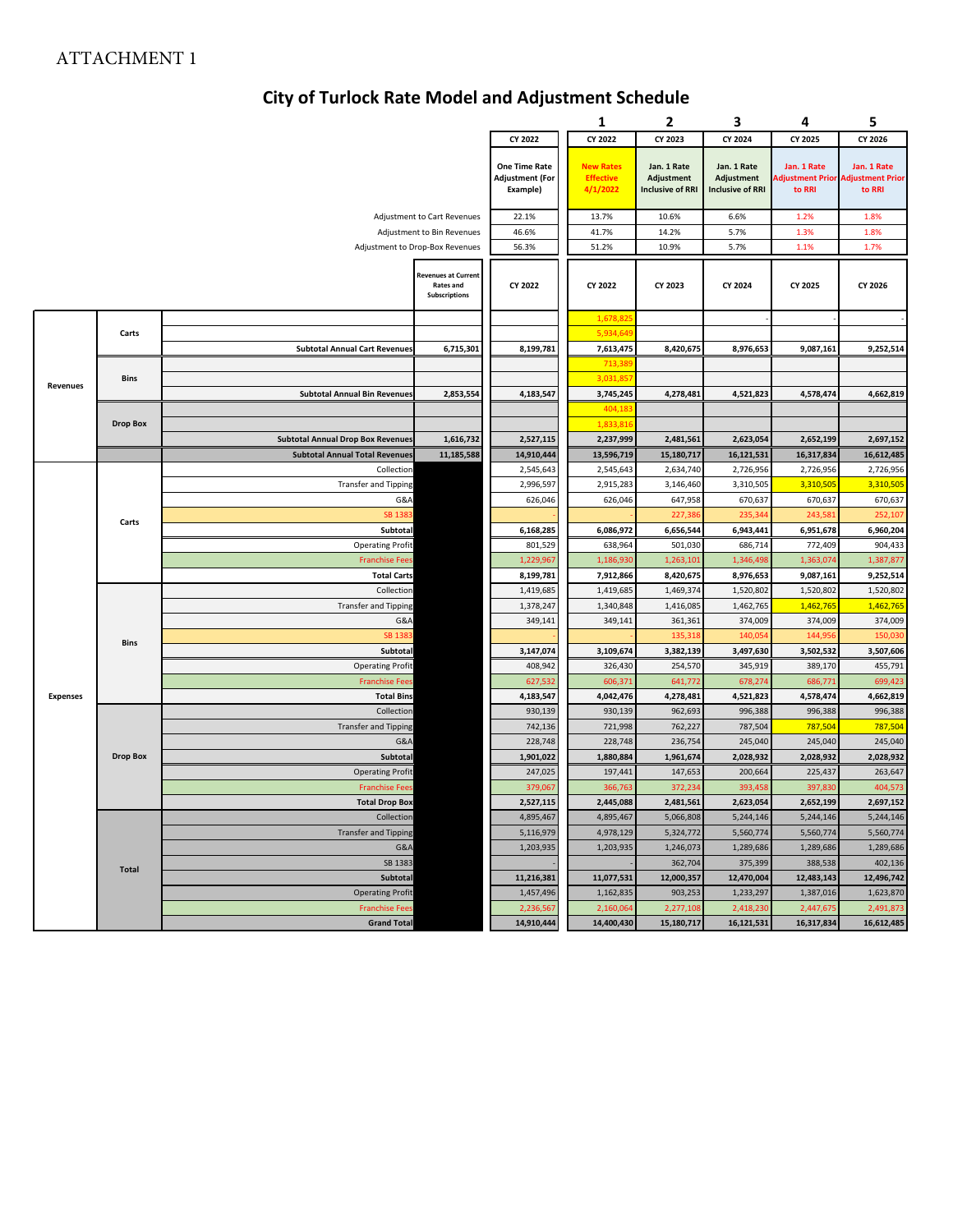### ATTACHMENT 2

#### **Tonnage Projections by LOB**

|                 |                          | FY 19/20      | FY 20/21         | CY 2022   | CY 2023   | CY 2024   |
|-----------------|--------------------------|---------------|------------------|-----------|-----------|-----------|
|                 |                          | <b>Actual</b> | <b>Estimated</b> | Projected | Projected | Projected |
|                 | Garbage                  | 14,808        | 14,808           | 14,808    | 14,808    | 14,808    |
| Carts           | Organics                 | 13,367        | 13,367           | 13,367    | 13,367    | 13,367    |
|                 | Recycling                | 7,118         | 7,118            | 7.118     | 7,118     | 7,118     |
|                 | <b>Subtotal Carts</b>    | 35,293        | 35,293           | 35,293    | 35,293    | 35,293    |
|                 | Garbage                  | 20,253        | 20,253           | 20,253    | 20,253    | 20,253    |
| <b>Bins</b>     | Recycling                | 750           | 750              | 750       | 750       | 750       |
|                 | <b>Subtotal Bins</b>     | 21,003        | 21,003           | 21,003    | 21,003    | 21,003    |
|                 | Garbage                  | 12,298        | 12,298           | 12,298    | 12,298    | 12,298    |
| <b>Drop Box</b> | Organics                 | 121           | 121              | 121       | 121       | 121       |
|                 | <b>Subtotal Drop Box</b> | 12,419        | 12,419           | 12,419    | 12,419    | 12,419    |
|                 | <b>Total</b>             | 68,715        | 68,715           | 68,715    | 68,715    | 68,715    |

# **Tonnage Projections by Stream Garbage**

### **Organics Recycling**

#### **Tipping Fee Projections by Stream**

| 1.1       |                    |          |                  |  |           |  |           |  |           |  |  |
|-----------|--------------------|----------|------------------|--|-----------|--|-----------|--|-----------|--|--|
|           | FY 19/20           | FY 20/21 |                  |  | CY 2022   |  | CY 2023   |  | CY 2024   |  |  |
|           | <b>Actual</b>      |          | <b>Estimated</b> |  | Projected |  | Projected |  | Projected |  |  |
| Garbage S | $56.14 \quad S$    |          | 58.47            |  | 59.47 \$  |  | 61.05     |  | 63.05     |  |  |
| Organics  | 50.50 <sub>5</sub> |          | 64.04            |  | 89.04 \$  |  | 94.37     |  | 100.04    |  |  |
| Recycling | 83.51              |          | 110.06           |  | 130.06    |  | 137.81    |  | 146.05    |  |  |

#### **Tipping Fee Projections by LOB**

|                       | FY 19/20 | FY 20/21         | CY 2022   | CY 2023   | CY 2024   |             |                          | FY 19/20  | FY 20/21         | <b>CY 2022</b> | CY 2023   | CY 2024   |
|-----------------------|----------|------------------|-----------|-----------|-----------|-------------|--------------------------|-----------|------------------|----------------|-----------|-----------|
|                       | Actual   | <b>Estimated</b> | Projected | Projected | Projected |             |                          | Actual    | <b>Estimated</b> | Projected      | Projected | Projected |
| Garbage               | 14,808   | 14,808           | 14,808    | 14,808    | 14,808    |             | Garbage                  | 831,321   | 865,845          | 880,632        | 904,046   | 933,657   |
| Organics              | 13,367   | 13,367           | 13,367    | 13,367    | 13,367    | Carts       | Organics                 | 675,034   | 856,013          | 1,190,198      | 1,261,465 | 1,337,240 |
| Recycling             | 7,118    | 7,118            | 7,118     | 7,118     | 7,118     |             | Recycling                | 594.424   | 783,399          | 925,767        | 980,949   | 1.039.608 |
| <b>Subtotal Carts</b> | 35,293   | 35,293           | 35,293    | 35,293    | 35,293    |             | <b>Subtotal Carts</b>    | 2.100.779 | 2,505,257        | 2,996,597      | 3,146,460 | 3,310,505 |
| Garbage               | 20,253   | 20,253           | 20,253    | 20,253    | 20,253    |             | Garbage                  | 1,213,259 | 1,260,478        | 1,280,702      | 1,312,726 | 1,353,225 |
| Recycling             | 750      | 750              | 750       | 750       | 750       | <b>Bins</b> | Recycling                | 62.633    | 82,544           | 97,545         | 103,359   | 109,540   |
| <b>Subtotal Bins</b>  | 21,003   | 21,003           | 21,003    | 21,003    | 21,003    |             | <b>Subtotal Bins</b>     | 1,275,892 | 1.343.022        | 1,378,247      | 1,416,085 | 1,462,765 |
| Garbage               | 12,298   | 12,298           | 12,298    | 12,298    | 12,298    |             | Garbage                  | 690,410   | 719,081          | 731,362        | 750,808   | 775,399   |
| Organics              | 121      | 121              | 121       | 121       | 121       | Drop Box    | Organics                 | 6,111     | 7,749            | 10,774         | 11,419    | 12,105    |
| Subtotal Drop Box     | 12,419   | 12,419           | 12,419    | 12,419    | 12,419    |             | <b>Subtotal Drop Box</b> | 696,520   | 726,830          | 742,136        | 762,227   | 787,504   |
| Total                 | 68,715   | 68,715           | 68,715    | 68,715    | 68,715    |             | <b>Total</b>             | 4,073,191 | 4,575,108        | 5,116,979      | 5,324,772 | 5,560,774 |

#### **Tipping Fee Projections by Stream**

|                   | FY 19/20 | FY 20/21         | CY 2022   | CY 2023   | CY 2024   |           | FY 19/20  | FY 20/21         | CY 2022   | CY 2023   | CY 2024   |
|-------------------|----------|------------------|-----------|-----------|-----------|-----------|-----------|------------------|-----------|-----------|-----------|
|                   | Actual   | <b>Estimated</b> | Projected | Projected | Projected |           | Actual    | <b>Estimated</b> | Projected | Projected | Projected |
| bage <sup>.</sup> | 47,359   | 47,359           | 47.359    | 47.359    | 47,359    | Garbage   | 2,734,990 | 2,845,404        | 2,892,696 | 2,967,580 | 3,062,281 |
| anics             | 13.488   | 13,488           | 13.488    | 13,488    | 13,488    | Organics  | 681.144   | 863.762          | 1.200.972 | 1.272.884 | 1.349.344 |
| cling             | 7,868    | 7,868            | 7,868     | 7,868     | 7,868     | Recycling | 657.057   | 865,943          | 1.023.312 | 1.084.308 | 1.149.148 |
| Total             | 68.715   | 68,715           | 68,715    | 68,715    | 68,715    | Total     | 4,073,191 | 4,575,108        | 5,116,979 | 5,324,772 | 5,560,774 |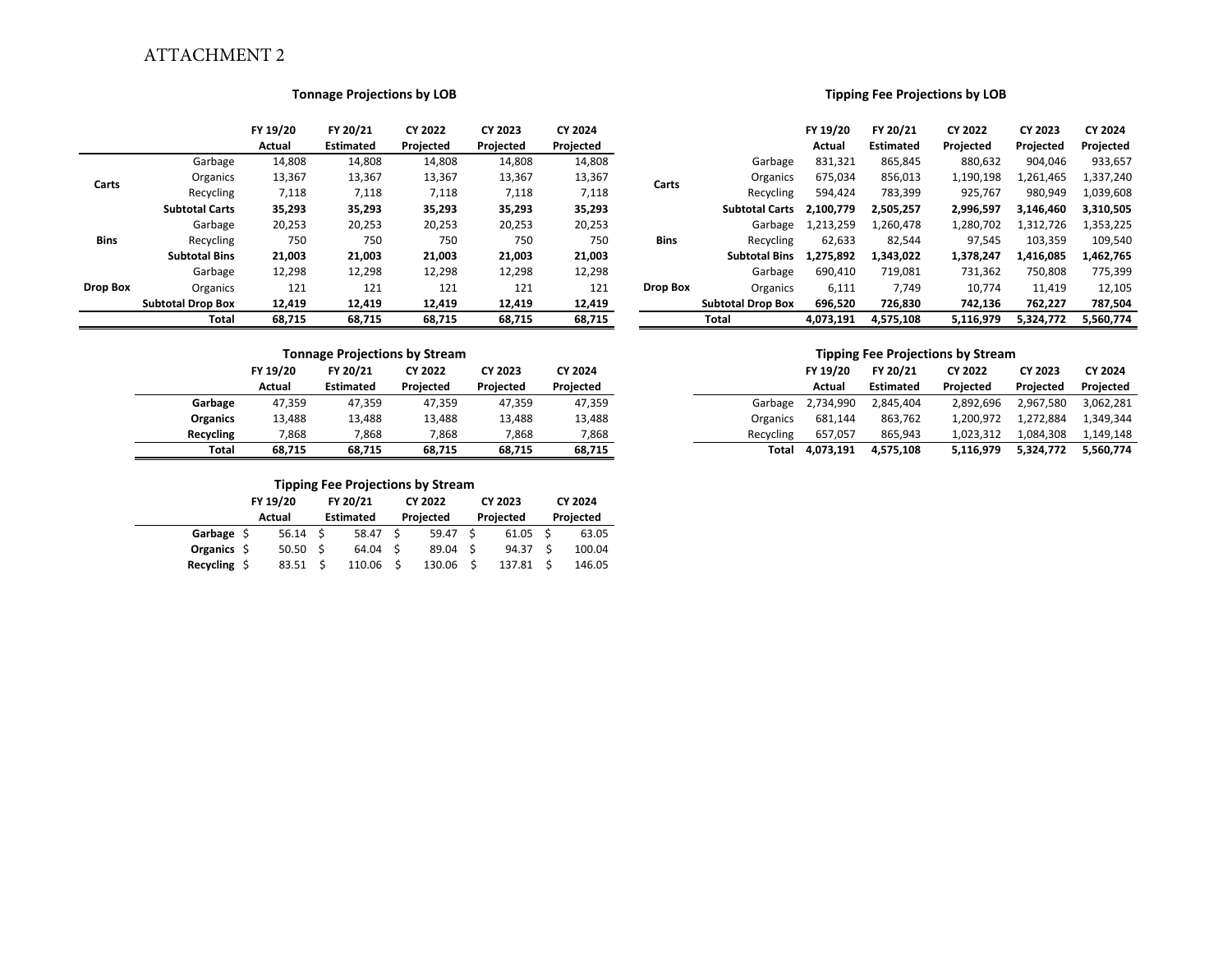| <b>DRAFT Solid Waste Rates (Effective April 1, 2022)</b>                                             |                                |                                                      |               |                                        |                       |                                                   |                            |                                                |          |                                                                                                  |               |                  |
|------------------------------------------------------------------------------------------------------|--------------------------------|------------------------------------------------------|---------------|----------------------------------------|-----------------------|---------------------------------------------------|----------------------------|------------------------------------------------|----------|--------------------------------------------------------------------------------------------------|---------------|------------------|
| <b>Residential Collection Rate</b>                                                                   |                                |                                                      |               |                                        |                       |                                                   |                            | <b>Commercial Cart Collection</b>              |          |                                                                                                  |               |                  |
| 96-Gallon Garbage (Bundled)                                                                          |                                |                                                      | \$            |                                        |                       |                                                   |                            | 33.01 Each Cart (Garbage, Recycling, Organics) |          |                                                                                                  | \$            | 32.23            |
|                                                                                                      |                                |                                                      |               |                                        |                       | <b>Commercial Garbage Bin Collection</b>          |                            |                                                |          |                                                                                                  |               |                  |
|                                                                                                      |                                |                                                      |               |                                        |                       | <b>Collection Frequency</b>                       |                            |                                                |          |                                                                                                  |               |                  |
| <b>Subscription Size</b>                                                                             |                                | 1/week                                               |               | 2/week                                 |                       | 3/week                                            |                            | 4/week                                         |          | 5/week                                                                                           |               | 6/week           |
| 2 Cubic Yard                                                                                         | \$                             | 114.82                                               | \$            | 203.43                                 | \$                    | 291.47                                            | \$                         | 381.72                                         | \$       | 469.76                                                                                           | \$            | 557.17           |
| 3 Cubic Yard<br>4 Cubic Yard                                                                         | \$<br>\$                       | 142.94<br>175.03                                     | \$<br>\$      | 260.03<br>323.21                       | \$<br>\$              | 373.57<br>471.39                                  | \$<br>\$                   | 493.28<br>619.78                               | \$<br>\$ | 610.08<br>768.18                                                                                 | \$<br>\$      | 726.88<br>916.57 |
| 6 Cubic Yard                                                                                         | \$                             | 230.70                                               | \$            | 434.13                                 | $\zeta$               | 635.79                                            | $\zeta$                    | 841.91                                         | \$       | 1,043.86                                                                                         | \$            | 1,247.29         |
|                                                                                                      |                                |                                                      |               |                                        |                       | <b>Additional Recycling Bin Volume Collection</b> |                            |                                                |          |                                                                                                  |               |                  |
|                                                                                                      |                                |                                                      |               |                                        |                       | <b>Collection Frequency</b>                       |                            |                                                |          |                                                                                                  |               |                  |
| <b>Subscription Size</b>                                                                             |                                | $1$ /week                                            |               | 2/week                                 |                       | 3/week                                            |                            | 4/week                                         |          | 5/week                                                                                           |               | 6/week           |
| 2 Cubic Yard                                                                                         | \$                             | 114.82                                               | \$            | 203.43                                 | \$                    | 291.47                                            | $\zeta$                    | 381.72                                         | \$       | 469.76                                                                                           | \$            | 557.17           |
| 3 Cubic Yard                                                                                         | \$                             | 142.94                                               | \$            | 260.03                                 | \$                    | 373.57                                            | \$                         | 493.28                                         | \$       | 610.08                                                                                           | \$            | 726.88           |
| 4 Cubic Yard                                                                                         | \$                             | 175.03                                               | \$<br>$\zeta$ | 323.21                                 | \$                    | 471.39                                            | $\zeta$                    | 619.78                                         | \$       | 768.18                                                                                           | $\zeta$<br>\$ | 916.57           |
| 6 Cubic Yard                                                                                         | \$                             | 230.70                                               |               | 434.13                                 | \$<br><b>Drop Box</b> | 635.79                                            | $\zeta$                    | 841.91                                         | \$       | 1,043.86                                                                                         |               | 1,247.29         |
|                                                                                                      |                                |                                                      |               |                                        |                       |                                                   | Per Pull Rate*             |                                                |          |                                                                                                  |               |                  |
| All Sizes (Maximum 7 Day Rental)                                                                     |                                |                                                      |               |                                        |                       |                                                   | \$                         |                                                |          |                                                                                                  |               | 430.77           |
| *Drop Box Rates will include the posted Per Pull Rate plus actual the per ton Tipping Fees incurred. |                                |                                                      |               |                                        |                       |                                                   |                            |                                                |          |                                                                                                  |               |                  |
|                                                                                                      |                                |                                                      |               |                                        | <b>Special Fees</b>   |                                                   |                            |                                                |          |                                                                                                  |               |                  |
|                                                                                                      |                                | <b>Special Item</b>                                  |               |                                        |                       |                                                   |                            |                                                |          | Rate                                                                                             |               |                  |
| Carts                                                                                                |                                |                                                      |               |                                        |                       |                                                   |                            |                                                |          |                                                                                                  |               |                  |
| <b>Additional Residential Carts</b>                                                                  |                                |                                                      |               |                                        |                       |                                                   |                            |                                                |          |                                                                                                  |               |                  |
|                                                                                                      |                                |                                                      |               |                                        |                       | Garbage Cart \$                                   |                            |                                                |          |                                                                                                  |               | 10.00            |
|                                                                                                      |                                |                                                      |               |                                        |                       | <b>Recycling Cart</b>                             | \$                         |                                                |          |                                                                                                  |               | 11.00            |
|                                                                                                      |                                |                                                      |               |                                        |                       | Garden Refuse                                     | \$                         |                                                |          |                                                                                                  |               | 12.00            |
| <b>Damaged Cart Replacement</b>                                                                      |                                |                                                      |               |                                        |                       |                                                   | $\ddot{\varsigma}$         |                                                |          |                                                                                                  |               |                  |
|                                                                                                      |                                |                                                      |               | Cart Clean/Exchange (first time)       |                       | 95-Gallon Garbage                                 | \$                         |                                                |          |                                                                                                  |               | 75.00<br>25.00   |
|                                                                                                      |                                | Non proper service placement for handicap or elderly |               |                                        |                       |                                                   | \$                         |                                                |          |                                                                                                  |               | 20.00            |
|                                                                                                      |                                |                                                      |               |                                        |                       | Special Pick-Up (Go Back) / Overage \$            |                            |                                                |          |                                                                                                  |               | 15.00            |
|                                                                                                      |                                |                                                      |               |                                        |                       | Contamination                                     |                            |                                                |          | Special Pickup Charge + \$25 fee for the<br>second and each additional occurrence.               |               |                  |
| <b>Bins</b>                                                                                          |                                |                                                      |               |                                        |                       |                                                   |                            |                                                |          |                                                                                                  |               |                  |
|                                                                                                      |                                |                                                      |               |                                        |                       | 3 Cubic Yard Temporary Bin                        | \$                         |                                                |          |                                                                                                  |               | 95.00            |
|                                                                                                      |                                |                                                      |               | Compactor (Per Yard Per Pull)          |                       | <b>Additional Dump</b>                            | $\zeta$<br>$\zeta$         |                                                |          |                                                                                                  |               | 95.00<br>20.35   |
|                                                                                                      |                                |                                                      |               |                                        |                       | Special Pick-Up                                   | $\ddot{\varsigma}$         |                                                |          |                                                                                                  |               | 35.00            |
|                                                                                                      |                                |                                                      |               | Clean & Replace (Plus Extra Dump Fee)  |                       |                                                   | \$                         |                                                |          |                                                                                                  |               | 35.00            |
|                                                                                                      |                                |                                                      |               | Extra Collection (Plus Extra Dump Fee) |                       |                                                   | \$                         |                                                |          |                                                                                                  |               | 35.00            |
|                                                                                                      |                                |                                                      |               |                                        |                       | Gate Rate                                         | \$                         |                                                |          |                                                                                                  |               | 20.00            |
|                                                                                                      |                                |                                                      |               | Push Out Fee per each dump             |                       |                                                   | \$                         |                                                |          |                                                                                                  |               | 20.00            |
|                                                                                                      |                                |                                                      |               | Lock bar install/maint- monthly        |                       |                                                   | \$<br>$\zeta$              |                                                |          |                                                                                                  |               | 4.00             |
|                                                                                                      |                                | Replacement/damage(other than normal wear)           |               | Special Pick-Up (Go Back) / Overage    |                       |                                                   |                            |                                                |          | 25% of Monthly Service Rate                                                                      |               | 50.00            |
|                                                                                                      |                                |                                                      |               |                                        |                       | Contamination                                     |                            |                                                |          | Special Pickup Charge + 25% of monthly rate<br>for the second and each additional<br>occurrence. |               |                  |
| <b>Large Item Collection Items</b>                                                                   |                                |                                                      |               |                                        |                       |                                                   |                            |                                                |          |                                                                                                  |               |                  |
|                                                                                                      |                                |                                                      |               |                                        |                       | Console/Big Screen TV<br><b>Computer Monitor</b>  | \$                         |                                                |          |                                                                                                  |               | 24.00            |
|                                                                                                      | \$                             |                                                      |               |                                        |                       | 24.00                                             |                            |                                                |          |                                                                                                  |               |                  |
|                                                                                                      | Small E-Waste<br>Large E-Waste | $\zeta$<br>$\ddot{\varsigma}$                        |               |                                        |                       |                                                   | 10.00<br>25.00             |                                                |          |                                                                                                  |               |                  |
|                                                                                                      |                                |                                                      |               | Universal Waste Non Refrig appl        |                       |                                                   | \$                         |                                                |          |                                                                                                  |               | 25.00            |
|                                                                                                      |                                |                                                      |               |                                        |                       | Refrig, AC etc.                                   | \$                         |                                                |          |                                                                                                  |               | 30.00            |
| Tires                                                                                                |                                |                                                      |               |                                        |                       |                                                   |                            |                                                |          |                                                                                                  |               |                  |
|                                                                                                      |                                |                                                      |               |                                        |                       | Passenger                                         | \$                         |                                                |          |                                                                                                  |               | 7.00             |
|                                                                                                      |                                |                                                      |               |                                        |                       | Passenger w Rim                                   | \$<br>12.00<br>\$<br>15.00 |                                                |          |                                                                                                  |               |                  |
|                                                                                                      |                                |                                                      |               |                                        |                       | Truck<br>Truck with Rim                           | \$<br>22.00                |                                                |          |                                                                                                  |               |                  |
|                                                                                                      |                                |                                                      |               |                                        |                       | <b>Tractor and Heavy Equip</b>                    |                            |                                                |          |                                                                                                  |               | \$80-\$600       |
|                                                                                                      |                                |                                                      |               |                                        |                       | Mattress/Box Spring                               | $\ddot{\varsigma}$         |                                                |          |                                                                                                  |               | 10.00            |
|                                                                                                      |                                |                                                      |               |                                        |                       | Hard To handle fee                                | $\zeta$                    |                                                |          |                                                                                                  |               | 132.00           |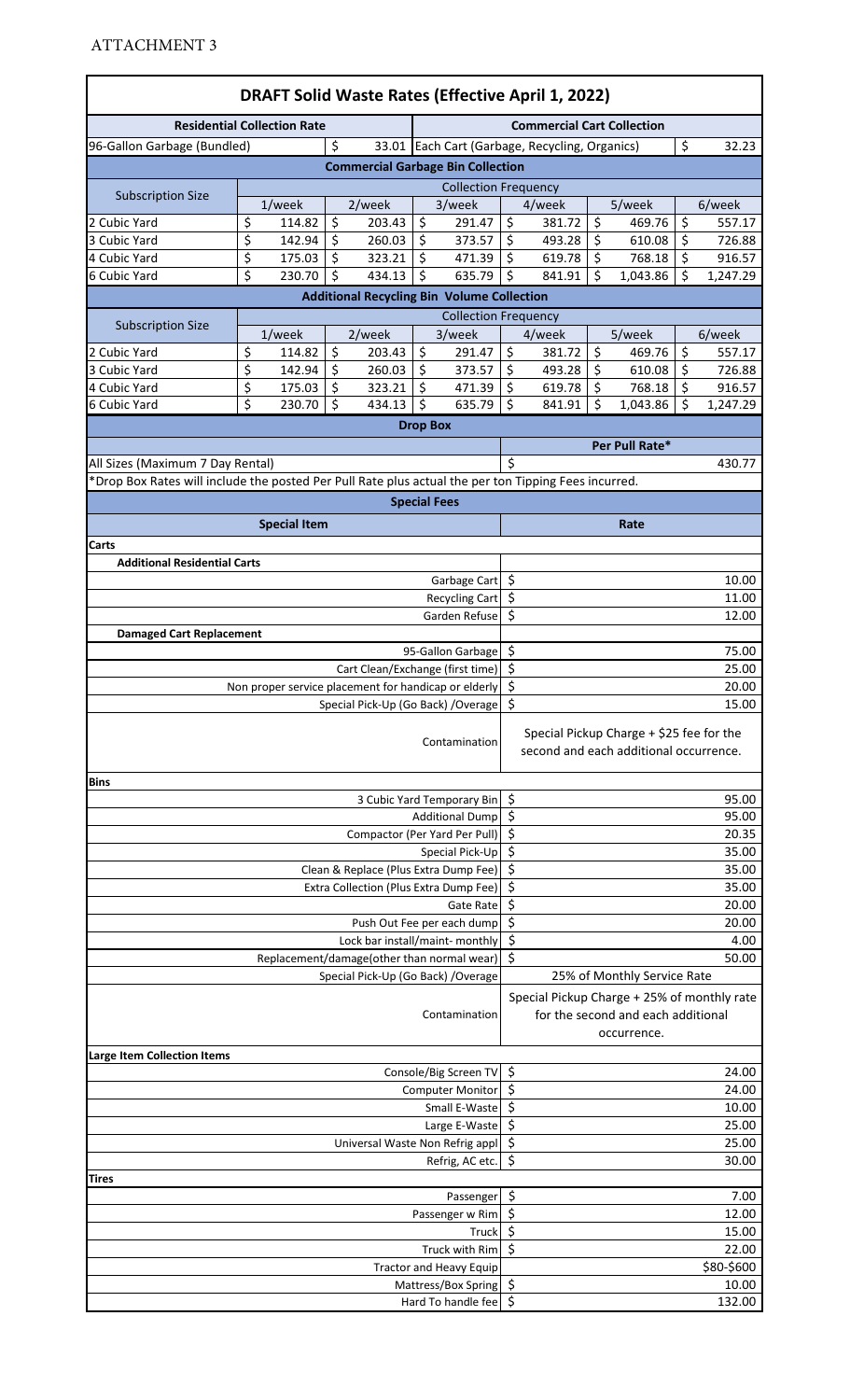| <b>DRAFT Solid Waste Rates (Effective January 1, 2023)</b>                                           |                                                      |                                                               |                     |                                                  |                                                                                    |                                                |          |                                                   |          |                    |  |
|------------------------------------------------------------------------------------------------------|------------------------------------------------------|---------------------------------------------------------------|---------------------|--------------------------------------------------|------------------------------------------------------------------------------------|------------------------------------------------|----------|---------------------------------------------------|----------|--------------------|--|
|                                                                                                      | <b>Residential Collection Rate</b>                   |                                                               |                     |                                                  |                                                                                    | <b>Commercial Cart Collection</b>              |          |                                                   |          |                    |  |
| 96-Gallon Garbage (Bundled)                                                                          |                                                      | \$                                                            |                     |                                                  |                                                                                    | 36.51 Each Cart (Garbage, Recycling, Organics) |          |                                                   | \$       | 36.82              |  |
|                                                                                                      |                                                      | <b>Commercial Garbage Bin Collection</b>                      |                     |                                                  |                                                                                    |                                                |          |                                                   |          |                    |  |
|                                                                                                      |                                                      |                                                               |                     | <b>Collection Frequency</b>                      |                                                                                    |                                                |          |                                                   |          |                    |  |
| <b>Subscription Size</b>                                                                             | 1/week                                               | 2/week                                                        |                     | 3/week                                           |                                                                                    | 4/week                                         |          | 5/week                                            |          | 6/week             |  |
| 2 Cubic Yard                                                                                         | \$<br>131.17                                         | \$<br>232.39                                                  | \$                  | 332.97                                           | \$                                                                                 | 436.07                                         | \$       | 536.64                                            | \$       | 636.50             |  |
| 3 Cubic Yard                                                                                         | \$<br>163.29                                         | \$<br>297.05                                                  | \$                  | 426.76                                           | \$                                                                                 | 563.51                                         | \$       | 696.94                                            | \$       | 830.37             |  |
| 4 Cubic Yard                                                                                         | \$<br>199.95                                         | \$<br>369.23                                                  | \$                  | 538.50                                           | \$                                                                                 | 708.02                                         | \$       | 877.55                                            | \$       | 1,047.07           |  |
| 6 Cubic Yard                                                                                         | \$<br>263.55                                         | \$<br>495.94                                                  | \$                  | 726.31                                           | \$                                                                                 | 961.78                                         | \$       | 1,192.48                                          | \$       | 1,424.87           |  |
|                                                                                                      |                                                      | <b>Additional Recycling Bin Volume Collection</b>             |                     |                                                  |                                                                                    |                                                |          |                                                   |          |                    |  |
| <b>Subscription Size</b>                                                                             |                                                      |                                                               |                     | <b>Collection Frequency</b>                      |                                                                                    |                                                |          |                                                   |          |                    |  |
|                                                                                                      | 1/week                                               | 2/week                                                        |                     | 3/week                                           |                                                                                    | 4/week                                         |          | 5/week                                            |          | 6/week             |  |
| 2 Cubic Yard                                                                                         | \$<br>131.17<br>\$                                   | \$<br>232.39<br>\$                                            | \$<br>\$            | 332.97                                           | \$<br>\$                                                                           | 436.07                                         | \$<br>\$ | 536.64<br>696.94                                  | \$<br>\$ | 636.50             |  |
| 3 Cubic Yard<br>4 Cubic Yard                                                                         | 163.29<br>\$<br>199.95                               | 297.05<br>\$<br>369.23                                        | \$                  | 426.76<br>538.50                                 | \$                                                                                 | 563.51<br>708.02                               | \$       | 877.55                                            | \$       | 830.37<br>1,047.07 |  |
| 6 Cubic Yard                                                                                         | \$<br>263.55                                         | \$<br>495.94                                                  | \$                  | 726.31                                           | \$                                                                                 | 961.78                                         | \$       | 1,192.48                                          | \$       | 1,424.87           |  |
|                                                                                                      |                                                      |                                                               |                     |                                                  |                                                                                    |                                                |          |                                                   |          |                    |  |
| <b>Drop Box</b><br>Per Pull Rate*                                                                    |                                                      |                                                               |                     |                                                  |                                                                                    |                                                |          |                                                   |          |                    |  |
| All Sizes (Maximum 7 Day Rental)                                                                     |                                                      |                                                               |                     |                                                  | \$                                                                                 |                                                |          |                                                   |          | 477.65             |  |
| *Drop Box Rates will include the posted Per Pull Rate plus actual the per ton Tipping Fees incurred. |                                                      |                                                               |                     |                                                  |                                                                                    |                                                |          |                                                   |          |                    |  |
|                                                                                                      |                                                      |                                                               | <b>Special Fees</b> |                                                  |                                                                                    |                                                |          |                                                   |          |                    |  |
|                                                                                                      |                                                      |                                                               |                     |                                                  |                                                                                    |                                                |          |                                                   |          |                    |  |
|                                                                                                      | <b>Special Item</b>                                  |                                                               |                     |                                                  |                                                                                    |                                                |          | Rate                                              |          |                    |  |
| Carts<br><b>Additional Residential Carts</b>                                                         |                                                      |                                                               |                     |                                                  |                                                                                    |                                                |          |                                                   |          |                    |  |
|                                                                                                      |                                                      |                                                               |                     | Garbage Cart                                     | $\zeta$                                                                            |                                                |          |                                                   |          | 11.06              |  |
|                                                                                                      |                                                      |                                                               |                     | Recycling Cart                                   | \$                                                                                 |                                                |          |                                                   |          | 12.17              |  |
|                                                                                                      |                                                      |                                                               |                     | Garden Refuse                                    | \$                                                                                 |                                                |          |                                                   |          | 13.27              |  |
| <b>Damaged Cart Replacement</b>                                                                      |                                                      |                                                               |                     |                                                  |                                                                                    |                                                |          |                                                   |          |                    |  |
|                                                                                                      |                                                      |                                                               |                     | 95-Gallon Garbage                                | \$                                                                                 |                                                |          |                                                   |          | 82.95              |  |
|                                                                                                      |                                                      | Cart Clean/Exchange (first time)                              |                     |                                                  | \$                                                                                 |                                                |          |                                                   |          | 27.65              |  |
|                                                                                                      | Non proper service placement for handicap or elderly |                                                               |                     |                                                  | \$                                                                                 |                                                |          |                                                   |          | 22.12              |  |
|                                                                                                      |                                                      | Special Pick-Up (Go Back) / Overage                           |                     |                                                  | \$                                                                                 |                                                |          |                                                   |          | 16.59              |  |
|                                                                                                      |                                                      |                                                               |                     | Contamination                                    | Special Pickup Charge + \$25 fee for the<br>second and each additional occurrence. |                                                |          |                                                   |          |                    |  |
| <b>Bins</b>                                                                                          |                                                      |                                                               |                     |                                                  |                                                                                    |                                                |          |                                                   |          |                    |  |
|                                                                                                      |                                                      |                                                               |                     | 3 Cubic Yard Temporary Bin                       | \$                                                                                 |                                                |          |                                                   |          | 108.53             |  |
|                                                                                                      |                                                      |                                                               |                     | <b>Additional Dump</b>                           | \$                                                                                 |                                                |          |                                                   |          | 108.53             |  |
|                                                                                                      |                                                      | Compactor (Per Yard Per Pull)                                 |                     |                                                  | \$                                                                                 |                                                |          |                                                   |          | 23.25              |  |
|                                                                                                      |                                                      |                                                               |                     | Special Pick-Up                                  | \$                                                                                 |                                                |          |                                                   |          | 39.98              |  |
|                                                                                                      |                                                      | Clean & Replace (Plus Extra Dump Fee)                         |                     |                                                  | \$                                                                                 |                                                |          |                                                   |          | 39.98              |  |
|                                                                                                      |                                                      | Extra Collection (Plus Extra Dump Fee)                        |                     |                                                  | \$                                                                                 |                                                |          |                                                   |          | 39.98              |  |
|                                                                                                      |                                                      |                                                               |                     | Gate Rate                                        | \$                                                                                 |                                                |          |                                                   |          | 22.85              |  |
|                                                                                                      |                                                      | Push Out Fee per each dump<br>Lock bar install/maint- monthly |                     |                                                  | \$<br>\$                                                                           |                                                |          |                                                   |          | 22.85<br>4.57      |  |
|                                                                                                      |                                                      | Replacement/damage(other than normal wear)                    |                     |                                                  | \$                                                                                 |                                                |          |                                                   |          | 57.12              |  |
|                                                                                                      |                                                      | Special Pick-Up (Go Back) / Overage                           |                     |                                                  |                                                                                    |                                                |          | 25% of Monthly Service Rate                       |          |                    |  |
|                                                                                                      |                                                      |                                                               |                     | Contamination                                    |                                                                                    | Special Pickup Charge + 25% of monthly rate    |          | for the second and each additional<br>occurrence. |          |                    |  |
| <b>Large Item Collection Items</b>                                                                   |                                                      |                                                               |                     |                                                  |                                                                                    |                                                |          |                                                   |          |                    |  |
|                                                                                                      |                                                      |                                                               |                     | Console/Big Screen TV<br><b>Computer Monitor</b> | \$                                                                                 |                                                |          |                                                   |          | 26.54              |  |
|                                                                                                      | \$<br>\$                                             |                                                               |                     |                                                  |                                                                                    | 26.54                                          |          |                                                   |          |                    |  |
|                                                                                                      | Small E-Waste                                        |                                                               |                     |                                                  |                                                                                    |                                                |          |                                                   |          | 11.06              |  |
|                                                                                                      |                                                      |                                                               |                     | Large E-Waste                                    | \$<br>\$                                                                           |                                                |          |                                                   |          | 27.65<br>27.65     |  |
|                                                                                                      |                                                      | Universal Waste Non Refrig appl                               |                     | Refrig, AC etc.                                  | \$                                                                                 |                                                |          |                                                   |          | 33.18              |  |
| Tires                                                                                                |                                                      |                                                               |                     |                                                  |                                                                                    |                                                |          |                                                   |          |                    |  |
|                                                                                                      |                                                      |                                                               |                     | Passenger<br>Passenger w Rim                     | \$<br>7.74<br>\$<br>13.27                                                          |                                                |          |                                                   |          |                    |  |
|                                                                                                      |                                                      |                                                               |                     | Truck                                            | \$<br>16.59                                                                        |                                                |          |                                                   |          |                    |  |
|                                                                                                      |                                                      |                                                               |                     | Truck with Rim                                   | \$<br>24.33                                                                        |                                                |          |                                                   |          |                    |  |
|                                                                                                      |                                                      |                                                               |                     | <b>Tractor and Heavy Equip</b>                   | \$80-\$600<br>\$                                                                   |                                                |          |                                                   |          |                    |  |
|                                                                                                      | Mattress/Box Spring                                  |                                                               |                     |                                                  |                                                                                    |                                                |          |                                                   |          | 11.06              |  |
|                                                                                                      | \$<br>Hard To handle fee                             |                                                               |                     |                                                  |                                                                                    | 145.99                                         |          |                                                   |          |                    |  |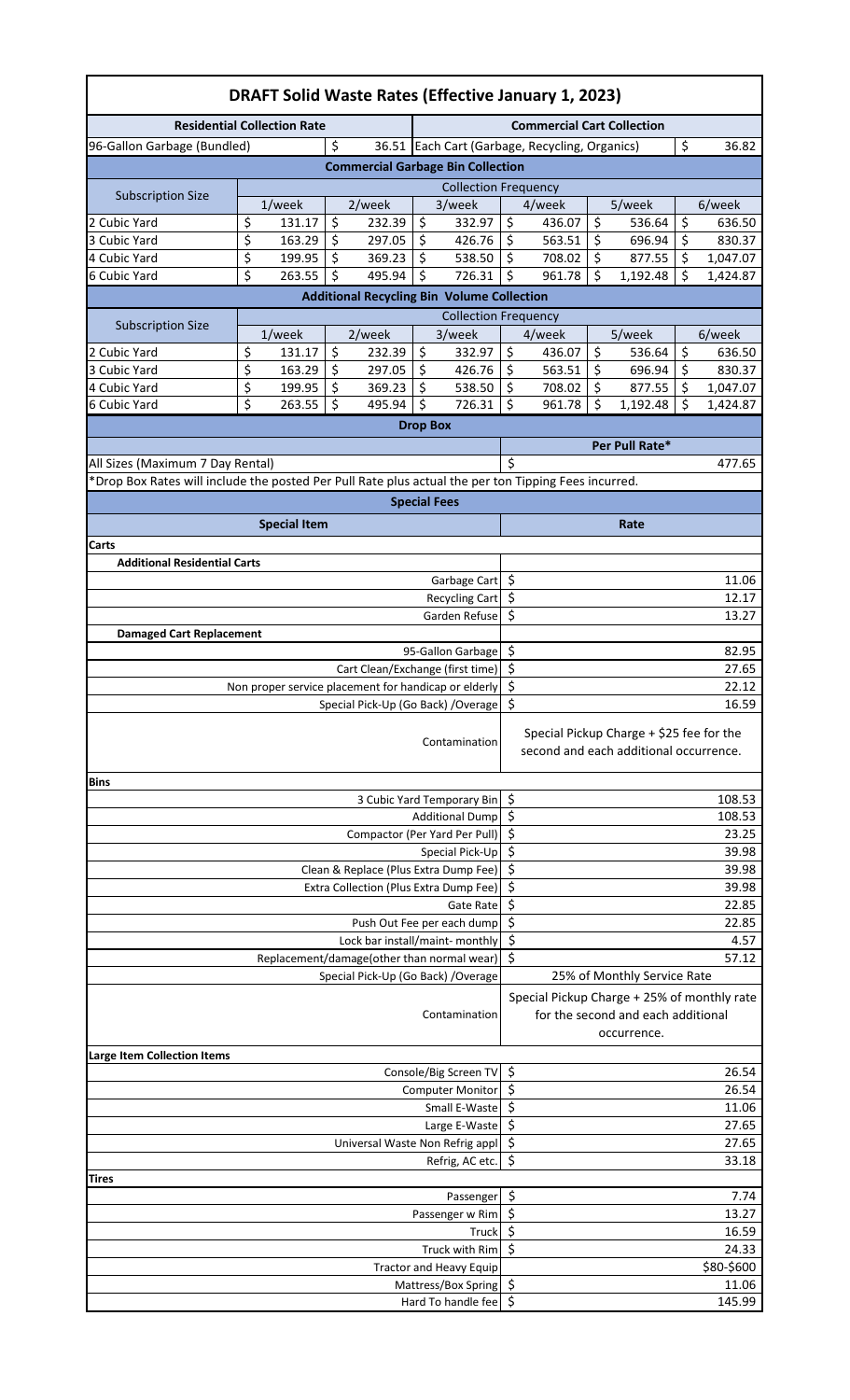| <b>DRAFT Solid Waste Rates (Effective January 1, 2024)</b>                                           |                                                       |                                                      |                     |                                       |                                                                                                  |                                                |    |                |    |            |  |
|------------------------------------------------------------------------------------------------------|-------------------------------------------------------|------------------------------------------------------|---------------------|---------------------------------------|--------------------------------------------------------------------------------------------------|------------------------------------------------|----|----------------|----|------------|--|
|                                                                                                      | <b>Residential Collection Rate</b>                    |                                                      |                     |                                       |                                                                                                  | <b>Commercial Cart Collection</b>              |    |                |    |            |  |
| 96-Gallon Garbage (Bundled)                                                                          |                                                       | \$                                                   |                     |                                       |                                                                                                  | 38.92 Each Cart (Garbage, Recycling, Organics) |    |                | \$ | 38.91      |  |
|                                                                                                      |                                                       | <b>Commercial Garbage Bin Collection</b>             |                     |                                       |                                                                                                  |                                                |    |                |    |            |  |
|                                                                                                      |                                                       |                                                      |                     | <b>Collection Frequency</b>           |                                                                                                  |                                                |    |                |    |            |  |
| <b>Subscription Size</b>                                                                             | 1/week                                                | 2/week                                               |                     | 3/week                                |                                                                                                  | 4/week                                         |    | 5/week         |    | 6/week     |  |
| 2 Cubic Yard                                                                                         | \$<br>138.63                                          | \$<br>245.61                                         | \$                  | 351.91                                | \$                                                                                               | 460.87                                         | \$ | 567.16         | \$ | 672.70     |  |
| 3 Cubic Yard                                                                                         | \$<br>172.58                                          | \$<br>313.95                                         | \$                  | 451.03                                | \$                                                                                               | 595.56                                         | \$ | 736.58         | \$ | 877.60     |  |
| 4 Cubic Yard                                                                                         | \$<br>211.32                                          | \$<br>390.23                                         | \$                  | 569.13                                | \$                                                                                               | 748.29                                         | \$ | 927.46         | \$ | 1,106.62   |  |
| 6 Cubic Yard                                                                                         | \$<br>278.54                                          | \$<br>524.15                                         | \$                  | 767.62                                | \$                                                                                               | 1,016.48                                       | \$ | 1,260.30       | \$ | 1,505.91   |  |
|                                                                                                      |                                                       | <b>Additional Recycling Bin Volume Collection</b>    |                     |                                       |                                                                                                  |                                                |    |                |    |            |  |
| <b>Subscription Size</b>                                                                             | 1/week                                                | 2/week                                               |                     | <b>Collection Frequency</b><br>3/week |                                                                                                  | 4/week                                         |    | 5/week         |    | 6/week     |  |
| 2 Cubic Yard                                                                                         | \$<br>138.63                                          | \$<br>245.61                                         | \$                  | 351.91                                | \$                                                                                               | 460.87                                         | \$ | 567.16         | \$ | 672.70     |  |
| 3 Cubic Yard                                                                                         | \$<br>172.58                                          | \$<br>313.95                                         | \$                  | 451.03                                | \$                                                                                               | 595.56                                         | \$ | 736.58         | \$ | 877.60     |  |
| 4 Cubic Yard                                                                                         | \$<br>211.32                                          | \$<br>390.23                                         | \$                  | 569.13                                | \$                                                                                               | 748.29                                         | \$ | 927.46         | \$ | 1,106.62   |  |
| 6 Cubic Yard                                                                                         | \$<br>278.54                                          | \$<br>524.15                                         | \$                  | 767.62                                | \$                                                                                               | 1,016.48                                       | \$ | 1,260.30       | \$ | 1,505.91   |  |
|                                                                                                      |                                                       |                                                      | <b>Drop Box</b>     |                                       |                                                                                                  |                                                |    |                |    |            |  |
|                                                                                                      |                                                       |                                                      |                     |                                       |                                                                                                  |                                                |    | Per Pull Rate* |    |            |  |
| All Sizes (Maximum 7 Day Rental)                                                                     |                                                       |                                                      |                     |                                       | \$                                                                                               |                                                |    |                |    | 504.88     |  |
| *Drop Box Rates will include the posted Per Pull Rate plus actual the per ton Tipping Fees incurred. |                                                       |                                                      |                     |                                       |                                                                                                  |                                                |    |                |    |            |  |
|                                                                                                      |                                                       |                                                      | <b>Special Fees</b> |                                       |                                                                                                  |                                                |    |                |    |            |  |
|                                                                                                      | <b>Special Item</b>                                   |                                                      |                     |                                       |                                                                                                  |                                                |    | Rate           |    |            |  |
| Carts                                                                                                |                                                       |                                                      |                     |                                       |                                                                                                  |                                                |    |                |    |            |  |
| <b>Additional Residential Carts</b>                                                                  |                                                       |                                                      |                     |                                       |                                                                                                  |                                                |    |                |    |            |  |
|                                                                                                      |                                                       |                                                      |                     | Garbage Cart                          | $\zeta$                                                                                          |                                                |    |                |    | 11.79      |  |
|                                                                                                      |                                                       |                                                      |                     | Recycling Cart                        | \$                                                                                               |                                                |    |                |    | 12.97      |  |
|                                                                                                      |                                                       |                                                      |                     | Garden Refuse                         | \$                                                                                               |                                                |    |                |    | 14.15      |  |
| <b>Damaged Cart Replacement</b>                                                                      |                                                       |                                                      |                     | 95-Gallon Garbage                     | \$                                                                                               |                                                |    |                |    | 88.43      |  |
|                                                                                                      |                                                       | Cart Clean/Exchange (first time)                     |                     |                                       | \$<br>29.48                                                                                      |                                                |    |                |    |            |  |
|                                                                                                      |                                                       | Non proper service placement for handicap or elderly |                     |                                       | \$                                                                                               |                                                |    |                |    | 23.58      |  |
|                                                                                                      |                                                       | Special Pick-Up (Go Back) / Overage                  |                     |                                       | \$                                                                                               |                                                |    |                |    | 17.69      |  |
| Contamination                                                                                        |                                                       |                                                      |                     |                                       | Special Pickup Charge + \$25 fee for the<br>second and each additional occurrence.               |                                                |    |                |    |            |  |
|                                                                                                      |                                                       |                                                      |                     |                                       |                                                                                                  |                                                |    |                |    |            |  |
| Bins                                                                                                 |                                                       |                                                      |                     | 3 Cubic Yard Temporary Bin            |                                                                                                  |                                                |    |                |    |            |  |
|                                                                                                      | \$<br>\$                                              |                                                      |                     |                                       |                                                                                                  | 115.70<br>115.70                               |    |                |    |            |  |
|                                                                                                      |                                                       | Compactor (Per Yard Per Pull)                        |                     | <b>Additional Dump</b>                | \$                                                                                               |                                                |    |                |    | 24.79      |  |
|                                                                                                      | \$<br>42.62<br>Special Pick-Up                        |                                                      |                     |                                       |                                                                                                  |                                                |    |                |    |            |  |
|                                                                                                      | \$<br>Clean & Replace (Plus Extra Dump Fee)<br>42.62  |                                                      |                     |                                       |                                                                                                  |                                                |    |                |    |            |  |
|                                                                                                      | \$<br>42.62<br>Extra Collection (Plus Extra Dump Fee) |                                                      |                     |                                       |                                                                                                  |                                                |    |                |    |            |  |
|                                                                                                      | \$<br>24.36<br>Gate Rate                              |                                                      |                     |                                       |                                                                                                  |                                                |    |                |    |            |  |
|                                                                                                      | \$<br>Push Out Fee per each dump                      |                                                      |                     |                                       |                                                                                                  | 24.36                                          |    |                |    |            |  |
|                                                                                                      | \$<br>Lock bar install/maint- monthly                 |                                                      |                     |                                       |                                                                                                  | 4.87                                           |    |                |    |            |  |
| Replacement/damage(other than normal wear)<br>Special Pick-Up (Go Back) / Overage                    |                                                       |                                                      |                     |                                       |                                                                                                  | \$<br>60.89<br>25% of Monthly Service Rate     |    |                |    |            |  |
| Contamination                                                                                        |                                                       |                                                      |                     |                                       | Special Pickup Charge + 25% of monthly rate<br>for the second and each additional<br>occurrence. |                                                |    |                |    |            |  |
| <b>Large Item Collection Items</b>                                                                   |                                                       |                                                      |                     |                                       |                                                                                                  |                                                |    |                |    |            |  |
| Console/Big Screen TV                                                                                |                                                       |                                                      |                     |                                       |                                                                                                  |                                                |    |                |    | 28.29      |  |
| <b>Computer Monitor</b>                                                                              |                                                       |                                                      |                     |                                       |                                                                                                  | \$<br>\$<br>28.29                              |    |                |    |            |  |
| Small E-Waste                                                                                        |                                                       |                                                      |                     |                                       |                                                                                                  | \$<br>11.79                                    |    |                |    |            |  |
| Large E-Waste<br>Universal Waste Non Refrig appl                                                     |                                                       |                                                      |                     |                                       |                                                                                                  | \$<br>29.48<br>\$<br>29.48                     |    |                |    |            |  |
| Refrig, AC etc.                                                                                      |                                                       |                                                      |                     |                                       | \$                                                                                               |                                                |    |                |    | 35.37      |  |
| Tires                                                                                                |                                                       |                                                      |                     | Passenger                             | \$                                                                                               |                                                |    |                |    | 8.25       |  |
| Passenger w Rim                                                                                      |                                                       |                                                      |                     |                                       |                                                                                                  | \$<br>14.15                                    |    |                |    |            |  |
| Truck                                                                                                |                                                       |                                                      |                     |                                       | \$<br>17.69                                                                                      |                                                |    |                |    |            |  |
| Truck with Rim                                                                                       |                                                       |                                                      |                     |                                       | \$<br>25.94                                                                                      |                                                |    |                |    |            |  |
| <b>Tractor and Heavy Equip</b>                                                                       |                                                       |                                                      |                     |                                       |                                                                                                  |                                                |    |                |    | \$80-\$600 |  |
| Mattress/Box Spring                                                                                  |                                                       |                                                      |                     |                                       | \$<br>\$                                                                                         |                                                |    |                |    | 11.79      |  |
| Hard To handle fee                                                                                   |                                                       |                                                      |                     |                                       |                                                                                                  |                                                |    |                |    | 155.63     |  |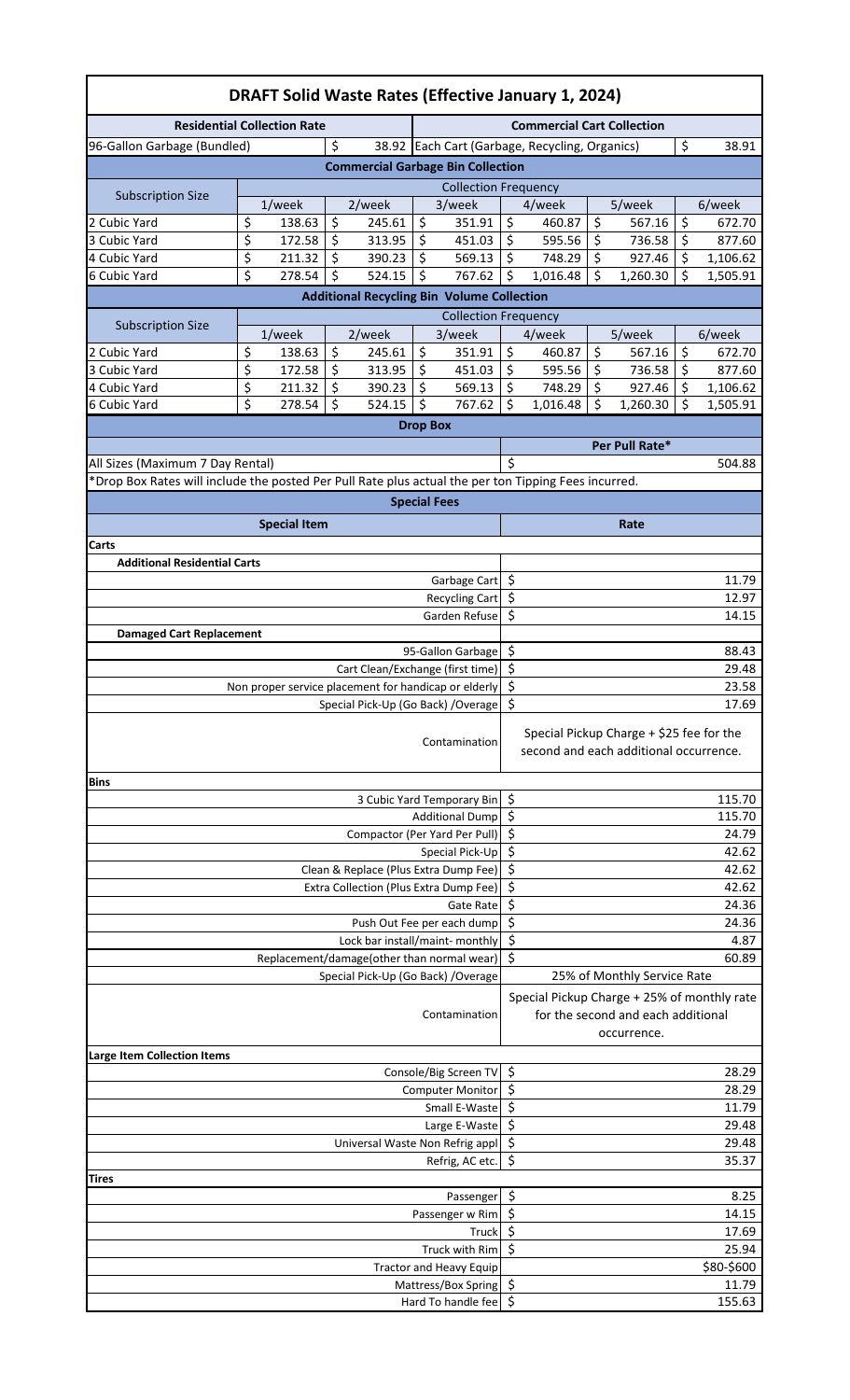| DRAFT Solid Waste Rates (Effective January 1, 2025)*<br>* Rates shown include maximum Refuse Rate Index of 5% |                                                      |                                                   |                     |                                                      |                                                                                                  |                                        |          |                                          |          |                    |  |
|---------------------------------------------------------------------------------------------------------------|------------------------------------------------------|---------------------------------------------------|---------------------|------------------------------------------------------|--------------------------------------------------------------------------------------------------|----------------------------------------|----------|------------------------------------------|----------|--------------------|--|
| <b>Residential Collection Rate</b>                                                                            |                                                      | <b>Commercial Cart Collection</b>                 |                     |                                                      |                                                                                                  |                                        |          |                                          |          |                    |  |
| 96-Gallon Garbage (Bundled)                                                                                   |                                                      | 41.35 Each Cart (Garbage, Recycling, Organics)    |                     |                                                      | \$                                                                                               | 41.34                                  |          |                                          |          |                    |  |
| <b>Commercial Garbage Bin Collection</b>                                                                      |                                                      |                                                   |                     |                                                      |                                                                                                  |                                        |          |                                          |          |                    |  |
| <b>Subscription Size</b>                                                                                      |                                                      | <b>Collection Frequency</b>                       |                     |                                                      |                                                                                                  |                                        |          |                                          |          |                    |  |
|                                                                                                               | 1/week                                               | 2/week<br>$\zeta$                                 |                     | 3/week                                               |                                                                                                  | 4/week                                 |          | 5/week                                   |          | 6/week             |  |
| 2 Cubic Yard<br>3 Cubic Yard                                                                                  | \$<br>147.30<br>\$<br>183.37                         | 260.97<br>$\zeta$<br>333.58                       | \$<br>\$            | 373.91<br>479.23                                     | \$<br>\$                                                                                         | 489.69<br>632.80                       | \$<br>\$ | 602.62<br>782.64                         | \$<br>\$ | 714.76<br>932.47   |  |
| 4 Cubic Yard                                                                                                  | \$<br>224.53                                         | \$<br>414.63                                      | \$                  | 604.72                                               | \$                                                                                               | 795.08                                 | \$       | 985.45                                   | \$       | 1,175.81           |  |
| 6 Cubic Yard                                                                                                  | \$<br>295.96                                         | \$<br>556.92                                      | \$                  | 815.62                                               | \$                                                                                               | 1,080.04                               | \$       | 1,339.10                                 | \$       | 1,600.07           |  |
|                                                                                                               |                                                      | <b>Additional Recycling Bin Volume Collection</b> |                     |                                                      |                                                                                                  |                                        |          |                                          |          |                    |  |
| <b>Subscription Size</b>                                                                                      |                                                      |                                                   |                     | <b>Collection Frequency</b>                          |                                                                                                  |                                        |          |                                          |          |                    |  |
|                                                                                                               | 1/week                                               | 2/week                                            |                     | 3/week                                               |                                                                                                  | 4/week                                 |          | 5/week                                   |          | 6/week             |  |
| 2 Cubic Yard                                                                                                  | \$<br>147.30                                         | \$<br>260.97                                      | \$                  | 373.91                                               | \$                                                                                               | 489.69                                 | \$       | 602.62                                   | \$       | 714.76             |  |
| 3 Cubic Yard<br>4 Cubic Yard                                                                                  | \$<br>183.37<br>\$<br>224.53                         | \$<br>333.58<br>\$<br>414.63                      | \$<br>\$            | 479.23<br>604.72                                     | \$<br>\$                                                                                         | 632.80<br>795.08                       | \$<br>\$ | 782.64<br>985.45                         | \$<br>\$ | 932.47<br>1,175.81 |  |
| 6 Cubic Yard                                                                                                  | \$<br>295.96                                         | \$<br>556.92                                      | \$                  | 815.62                                               | \$                                                                                               | 1,080.04                               | \$       | 1,339.10                                 | \$       | 1,600.07           |  |
|                                                                                                               |                                                      |                                                   | <b>Drop Box</b>     |                                                      |                                                                                                  |                                        |          |                                          |          |                    |  |
|                                                                                                               |                                                      |                                                   |                     |                                                      |                                                                                                  |                                        |          | Per Pull Rate*                           |          |                    |  |
| All Sizes (Maximum 7 Day Rental)                                                                              |                                                      |                                                   |                     |                                                      | Ś                                                                                                |                                        |          |                                          |          | 535.73             |  |
| *Drop Box Rates will include the posted Per Pull Rate plus actual the per ton Tipping Fees incurred.          |                                                      |                                                   |                     |                                                      |                                                                                                  |                                        |          |                                          |          |                    |  |
|                                                                                                               |                                                      |                                                   | <b>Special Fees</b> |                                                      |                                                                                                  |                                        |          |                                          |          |                    |  |
|                                                                                                               | <b>Special Item</b>                                  |                                                   |                     |                                                      |                                                                                                  |                                        |          | Rate                                     |          |                    |  |
| Carts                                                                                                         |                                                      |                                                   |                     |                                                      |                                                                                                  |                                        |          |                                          |          |                    |  |
| <b>Additional Residential Carts</b>                                                                           |                                                      |                                                   |                     |                                                      |                                                                                                  |                                        |          |                                          |          |                    |  |
|                                                                                                               |                                                      |                                                   |                     | Garbage Cart                                         | \$<br>\$                                                                                         |                                        |          |                                          |          | 12.52              |  |
|                                                                                                               |                                                      |                                                   |                     | <b>Recycling Cart</b><br>Garden Refuse               | \$                                                                                               |                                        |          |                                          |          | 13.78<br>15.03     |  |
| <b>Damaged Cart Replacement</b>                                                                               |                                                      |                                                   |                     |                                                      |                                                                                                  |                                        |          |                                          |          |                    |  |
|                                                                                                               |                                                      |                                                   |                     | 95-Gallon Garbage                                    | \$                                                                                               |                                        |          |                                          |          | 93.94              |  |
|                                                                                                               |                                                      | Cart Clean/Exchange (first time)                  |                     |                                                      | \$                                                                                               |                                        |          |                                          |          | 31.32              |  |
|                                                                                                               | Non proper service placement for handicap or elderly | \$<br>\$                                          |                     |                                                      |                                                                                                  |                                        | 25.05    |                                          |          |                    |  |
| Special Pick-Up (Go Back) / Overage                                                                           |                                                      |                                                   |                     |                                                      |                                                                                                  |                                        |          |                                          |          | 18.79              |  |
| Contamination                                                                                                 |                                                      |                                                   |                     |                                                      |                                                                                                  | second and each additional occurrence. |          | Special Pickup Charge + \$25 fee for the |          |                    |  |
| <b>Bins</b>                                                                                                   |                                                      |                                                   |                     |                                                      |                                                                                                  |                                        |          |                                          |          |                    |  |
|                                                                                                               |                                                      |                                                   |                     | 3 Cubic Yard Temporary Bin<br><b>Additional Dump</b> | \$<br>\$                                                                                         |                                        |          |                                          |          | 122.93<br>122.93   |  |
|                                                                                                               |                                                      | Compactor (Per Yard Per Pull)                     |                     |                                                      | \$<br>26.34                                                                                      |                                        |          |                                          |          |                    |  |
|                                                                                                               | \$<br>45.28<br>Special Pick-Up                       |                                                   |                     |                                                      |                                                                                                  |                                        |          |                                          |          |                    |  |
|                                                                                                               | \$                                                   |                                                   |                     |                                                      |                                                                                                  | 45.28                                  |          |                                          |          |                    |  |
|                                                                                                               | Extra Collection (Plus Extra Dump Fee)               | \$                                                |                     |                                                      |                                                                                                  |                                        | 45.28    |                                          |          |                    |  |
|                                                                                                               |                                                      |                                                   |                     | Gate Rate                                            | \$<br>\$                                                                                         |                                        |          |                                          |          | 25.88              |  |
| Push Out Fee per each dump<br>Lock bar install/maint- monthly                                                 |                                                      |                                                   |                     |                                                      |                                                                                                  |                                        |          |                                          |          | 25.88<br>5.17      |  |
|                                                                                                               | \$<br>\$                                             |                                                   |                     |                                                      |                                                                                                  | 64.70                                  |          |                                          |          |                    |  |
| Replacement/damage(other than normal wear)<br>Special Pick-Up (Go Back) / Overage                             |                                                      |                                                   |                     |                                                      |                                                                                                  |                                        |          | 25% of Monthly Service Rate              |          |                    |  |
| Contamination                                                                                                 |                                                      |                                                   |                     |                                                      | Special Pickup Charge + 25% of monthly rate<br>for the second and each additional<br>occurrence. |                                        |          |                                          |          |                    |  |
| <b>Large Item Collection Items</b>                                                                            |                                                      |                                                   |                     |                                                      | \$                                                                                               |                                        |          |                                          |          |                    |  |
| Console/Big Screen TV                                                                                         |                                                      |                                                   |                     |                                                      |                                                                                                  |                                        |          |                                          |          | 30.05              |  |
| Computer Monitor<br>Small E-Waste                                                                             |                                                      |                                                   |                     |                                                      |                                                                                                  | \$<br>30.05<br>\$                      |          |                                          |          |                    |  |
| Large E-Waste                                                                                                 |                                                      |                                                   |                     |                                                      |                                                                                                  |                                        |          |                                          |          | 12.52<br>31.32     |  |
| Universal Waste Non Refrig appl                                                                               |                                                      |                                                   |                     |                                                      |                                                                                                  |                                        |          |                                          |          | 31.32              |  |
| Refrig, AC etc.                                                                                               |                                                      |                                                   |                     |                                                      |                                                                                                  |                                        |          |                                          |          | 37.57              |  |
| Tires                                                                                                         |                                                      |                                                   |                     |                                                      | \$                                                                                               |                                        |          |                                          |          |                    |  |
| Passenger                                                                                                     |                                                      |                                                   |                     |                                                      |                                                                                                  |                                        |          |                                          |          | 8.76               |  |
| Passenger w Rim<br>Truck                                                                                      |                                                      |                                                   |                     |                                                      |                                                                                                  | \$<br>15.03<br>\$<br>18.79             |          |                                          |          |                    |  |
| Truck with Rim                                                                                                |                                                      |                                                   |                     |                                                      | \$<br>27.56                                                                                      |                                        |          |                                          |          |                    |  |
| <b>Tractor and Heavy Equip</b>                                                                                |                                                      |                                                   |                     |                                                      |                                                                                                  |                                        |          |                                          |          | \$80-\$600         |  |
| Mattress/Box Spring                                                                                           |                                                      |                                                   |                     |                                                      | \$<br>$\zeta$                                                                                    |                                        |          |                                          |          | 12.52              |  |
| Hard To handle fee                                                                                            |                                                      |                                                   |                     |                                                      |                                                                                                  |                                        |          |                                          |          | 165.33             |  |